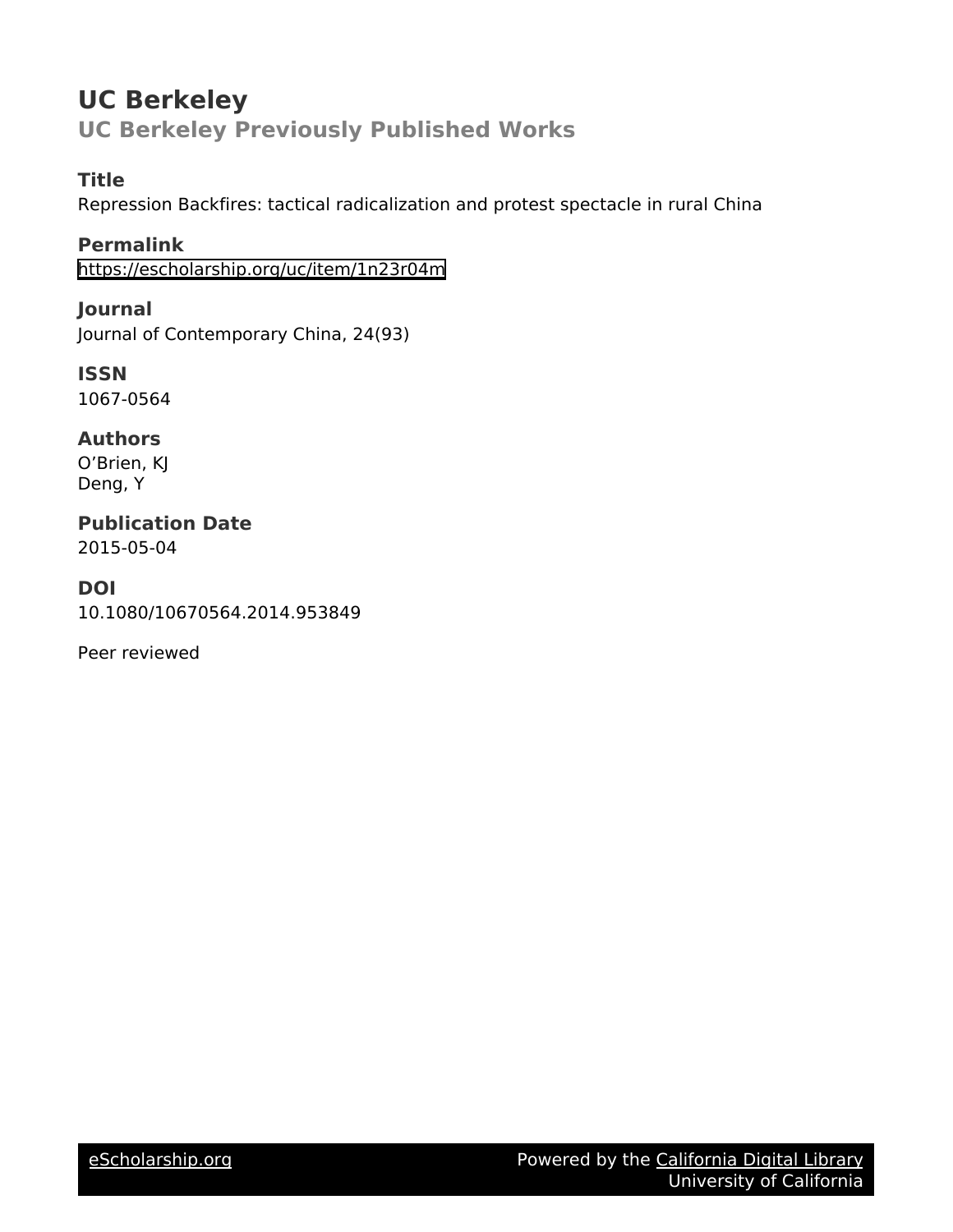**Repression Backfires:**

**Tactical Radicalization and Protest Spectacle in Rural China**

Kevin J. O'Brien Department of Political Science University of California, Berkeley Berkeley, CA 94720-1950, USA Email: kobrien@berkeley.edu

Yanhua Deng School of Public Administration Southwestern University of Finance and Economics Chengdu, 611130, China Email: deng1999@gmail.com

December 15, 2013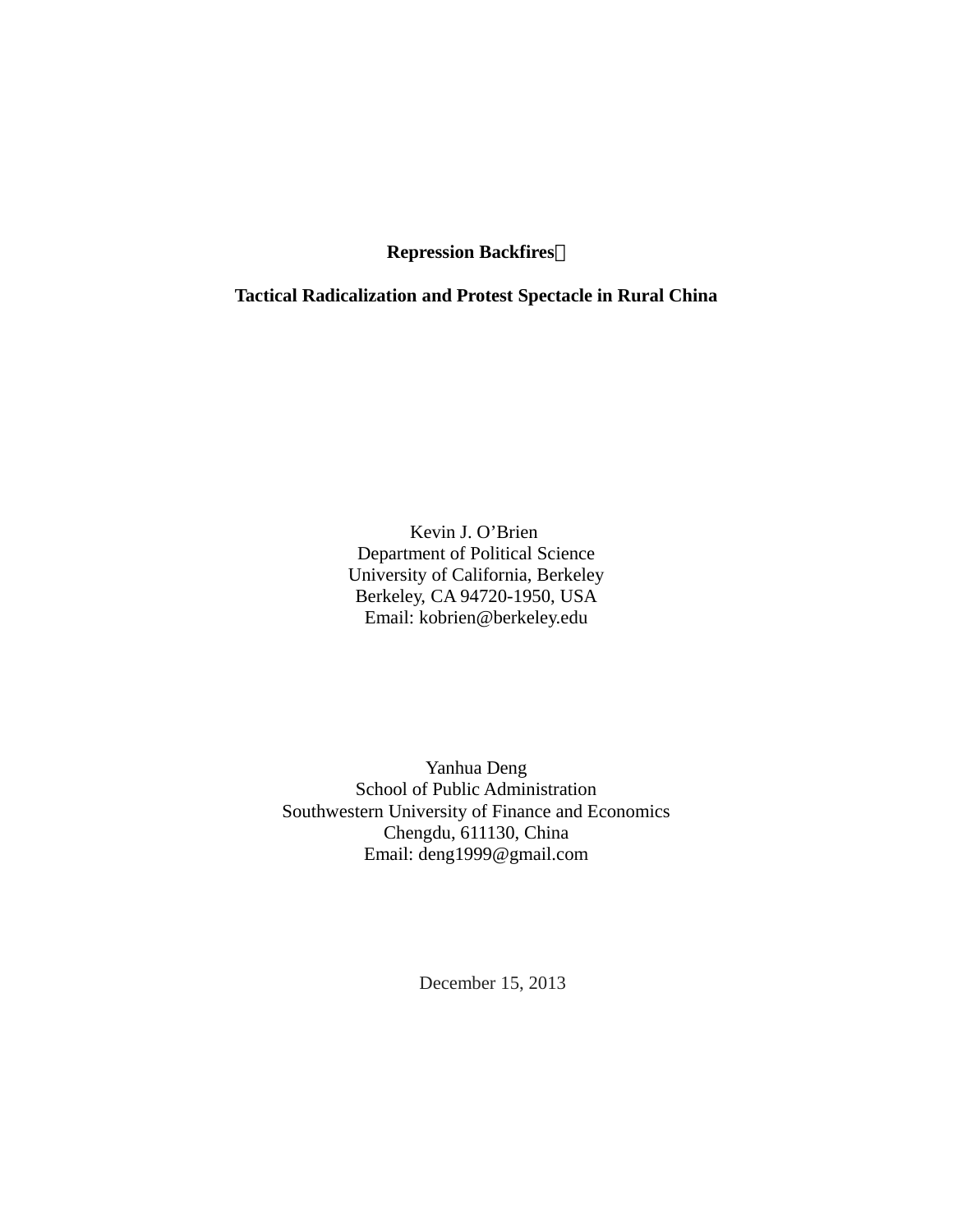#### **Repression Backfires:**

#### **Tactical Radicalization and Protest Spectacle in Rural China**

#### **Abstract**

In spring 2005, villagers in Dongyang County, Zhejiang were unhappy. For four years, they had been complaining about pollution emitted by 13 factories located in the Zhuxi Chemical Park. But nothing had been done. So they set up a tent encampment to block delivery of supplies to the factories. At first, they employed restrained tactics, including going about daily life in the tents, badgering cadres sent to demobilize them, and kowtowing. After a harsh repression produced hundreds of injuries and left dozens of damaged vehicles and other evidence of police action strewn about, the tent-sitters switched to more aggressive tactics, including denouncing local leaders, carrying out mock funerals, interrogating factory owners, and ransacking homes of 'traitors'. The authorities' ill-considered and poorly-timed repression led to tactical escalation, helped draw thousands of people to the scene, and ultimately resulted in the chemical park being closed. This episode speaks to the 'dissent-repression nexus' and suggests that repression can be counterproductive when it encourages protesters to ratchet up their tactics and a 'protest spectacle' ensues. In today's China, striking displays and theatrical performances, especially in the wake of a crackdown, can attract an audience, bring in financial support and create a carnival-like atmosphere in which popular acclaim, the breakdown of social order and the inversion of power hierarchies grants protesters leverage and induces the authorities to make concessions.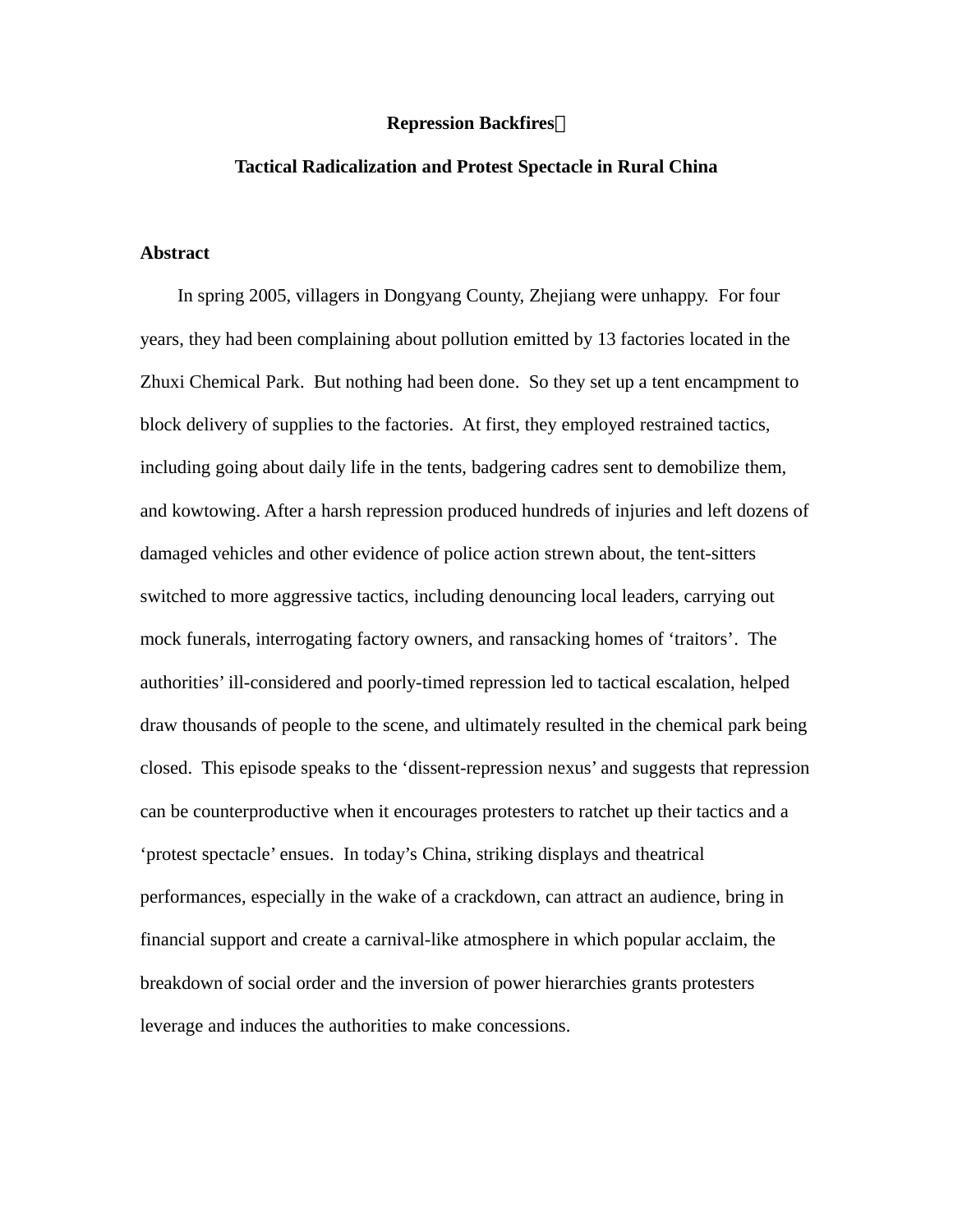### **Repression Backfires:**

#### **Tactical Radicalization and Protest Spectacle in Rural China[\\*](#page-3-0)**

Students of contentious politics have long examined the 'dissent-repression nexus',<sup>[1](#page-3-1)</sup>

but their findings are all over the map. Some show that police suppression dampens

protest,<sup>[2](#page-3-2)</sup> while others argue it inspires dissent.<sup>[3](#page-3-3)</sup> Still others observe a more complicated

pattern, with repression leading to more or less protest, depending on circumstances and

timing. [4](#page-3-4) No matter what they find, researchers tend to agree that using force to break up

<span id="page-3-0"></span><sup>\*</sup> Kevin J. O'Brien is Alann P. Bedford Professor of Asian Studies, Professor of Political Science, and Director of the Institute of East Asian Studies at the University of California, Berkeley. His books include *Popular Protest in China*, *Rightful Resistance in Rural China* (with Lianjiang Li), and *Engaging the Law in China: State, Society and Possibilities for Justice* (with Neil J. Diamant and Stanley B. Lubman). Yanhua Deng is an associate professor at the Southwestern University of Finance and Economics, Chengdu, China. She received her PhD from The Chinese University of Hong Kong in 2010. Her research centers on contentious politics, environmental politics, and grassroots governance in China. She has published papers in *The China Journal*, *The China Quarterly*, *Social Sciences in China*, and *Sociological Studies*. The authors can be reached by email at kobrien@berkeley.edu or deng1999@gmail.com.

<span id="page-3-2"></span><span id="page-3-1"></span> $<sup>1</sup>$  Mark I. Lichbach, 'Deterrence or escalation? The puzzle of aggregate studies of repression and</sup> dissent', *Journal of Conflict Resolution* 31(2), (1987), pp. 266-297; Christian Davenport, 'State repression and political order', *Annual Review of Political Science* 10(1), (2007), pp. 1-23. <sup>2</sup> Douglas. A. Hibbs Jr., *Mass Political Violence: A Cross-National Causal Analysis* (New York: Wiley, 1973), pp. 82-93; Charles Tilly, *From Mobilization to Revolution* (Reading, MA: Addison-Wesley, 1978); Susan Olzak, Maya Beasley and Johan Olivier, 'The impact of state reforms on protest against apartheid in South Africa', *Mobilization* 8(1), (2002), pp. 27-50; Jean Calterone Williams, 'The politics of homelessness: Shelter Now and political protest', *Political Research Quarterly* 58(3), (2005), pp. 497-509.

<span id="page-3-3"></span><sup>&</sup>lt;sup>3</sup> Robert W. White, 'From peaceful protest to guerrilla war: micromobilization of the Provisional Irish Republican Army', *American Journal of Sociology* 94(6), (1989), pp. 1277-1302; Ronald A. Francisco, 'The relationship between coercion and protest', *Journal of Conflict Resolution* 39(2), (1995), pp. 263-282; Ronald A. Francisco, 'After the massacre: mobilization in the wake of harsh repression', *Mobilization* 9(2), (2004), pp. 107-126; Paul D. Almeida, 'Opportunity organizations and threat-induced contention: protest waves in authoritarian settings', *American Journal of Sociology* 109(2), (2003), pp. 345-400; David Hess and Brian Martin, 'Repression, backfire, and the theory of transformative events', *Mobilization* 11(2), (2006), pp. 249-267.

<span id="page-3-4"></span><sup>4</sup> For an inverted-U relationship, see Edward N. Muller and Erich Weede, 'Cross-national variation in political violence: a rational action approach', *Journal of Conflict Resolution* 34(4), (1990), pp. 624-651; Karl-Dieter Opp, 'Repression and revolutionary action: East Germany in 1989', *Rationality and Society* 6(1), (1994), pp. 101-138. For a lagged positive effect, see T.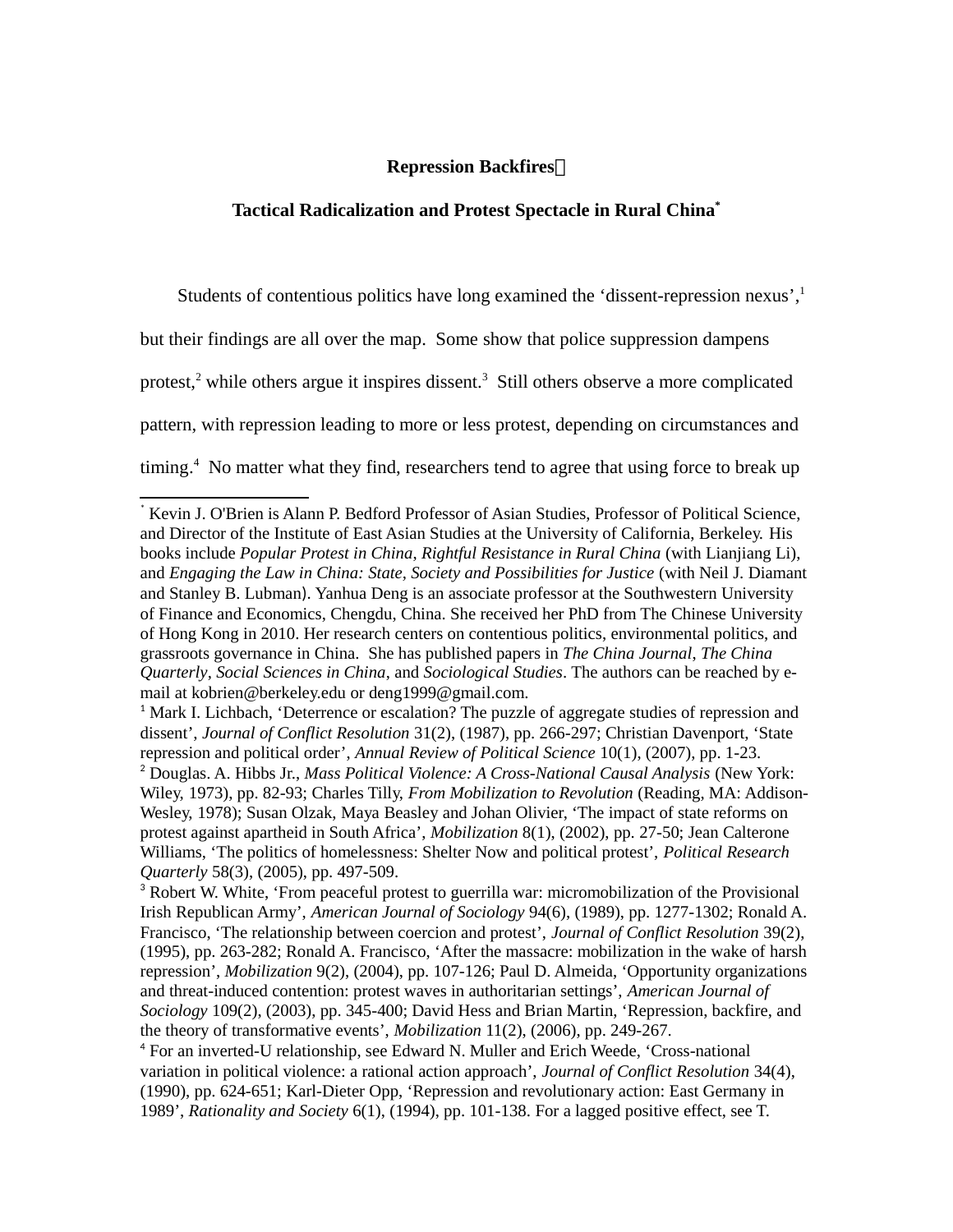a demonstration, march, or sit-in is often a turning point that can shape the course

contention takes. [5](#page-4-0)

As a transformative event, repression not only affects how much protest occurs; it can also influence tactical choices. $6$  Under the threat of police disruption, challengers sometimes adapt their approach and conduct underground mobilization in lieu of public action.<sup>[7](#page-4-2)</sup> They may also opt for more confrontational tactics, especially if forceful suppression is seen to be illegitimate and people come to believe that resorting to violence is justified,<sup>[8](#page-4-3)</sup> or if they 'come to see peaceful protest as futile'.<sup>[9](#page-4-4)</sup> But just how and

<span id="page-4-0"></span>David Mason and Dale A. Krane, 'The political economy of death squads: toward a theory of the impact of state-sanctioned terror', *International Studies Quarterly* 33(2), (1989), pp. 175-198; Karen Rasler, 'Concessions, repression, and political protest in the Iranian revolution', *American Sociological Review* 61(1), (1996), pp. 132-152. For the effects of different kinds of repression, see Jennifer Earl and Sarah A. Soule, 'The impacts of repression: the effect of police presence and action on subsequent protest rates." *Research in Social Movements, Conflicts and Change* 30, (2010), pp. 75-113; Ruud Koopmans, 'The dynamics of repression and mobilization: the German extreme right in the 1990s', *Mobilization* 2(2), (1997), pp. 149-165. For recent reviews, see Jennifer Earl, 'Political repression: iron fists, velvet gloves, and diffuse control', *Annual Review of Sociology* 37, (2011), pp. 261-284; Christian Davenport and Molly Inman, 'The state of state repression research since the 1990s', *Terrorism and Political Violence* 24(4), (2012), pp. 619-634. <sup>5</sup> Doug McAdam and William Sewell Jr., 'It's about time: temporality in the study of social movements and revolutions', in Ron Aminzade, Jack Goldstone, Doug McAdam, Elizabeth Perry, William Sewell, Sidney Tarrow, and Charles Tilly, eds, *Silence and Voice in the Study of Contentious Politics* (Cambridge: Cambridge University Press, 2001), pp. 89-125; Guobin Yang, 'Emotional events and the transformation of collective action: the Chinese student movement', in Helena Flam and Debra King, eds, *Emotions and Social Movements* (London: Routledge, 2005), pp. 79-98; Hess and Martin, 'Repression, backfire, and the theory of transformative events'. <sup>6</sup> Doug McAdam, 'Tactical innovation and the pace of insurgency', *American Sociological Review* 48(6), (1983), pp. 735-754; Lichbach, 'Deterrence or escalation? The puzzle of aggregate studies of repression and dissent'; Larissa Titarenko, John D. McCarthy, Clark McPhail, and Boguslaw Augustyn, 'The interaction of state repression, protest form and protest sponsor strength during the transition from communism in Minsk, Belarus, 1990–1995', *Mobilization*  6(2), (2001), pp. 129–150;

<span id="page-4-2"></span><span id="page-4-1"></span><sup>7</sup> Will H. Moore, 'Repression and dissent: substitution, context, and timing', *American Journal of Political Science* 42(3), (1998), pp. 851-873; Paul Y. Chang, 'Unintended consequences of repression: alliance formation in South Korea's democracy movement (1970-1979)', *Social Forces* 87(2), (2008), pp. 651-677.

<span id="page-4-4"></span><span id="page-4-3"></span><sup>&</sup>lt;sup>8</sup> On the development of a 'norm of violence,' see Karl-Dieter Opp and Wolfgang Roehl, 'Repression, micromobilization, and political protest', *Social Forces* 69(2), (1990), p. 524. <sup>9</sup> White, 'From peaceful protest to guerrilla war: micromobilization of the Provisional Irish Republican Army'. Also see Almeida, 'Opportunity organizations and threat-induced contention: protest waves in authoritarian settings'.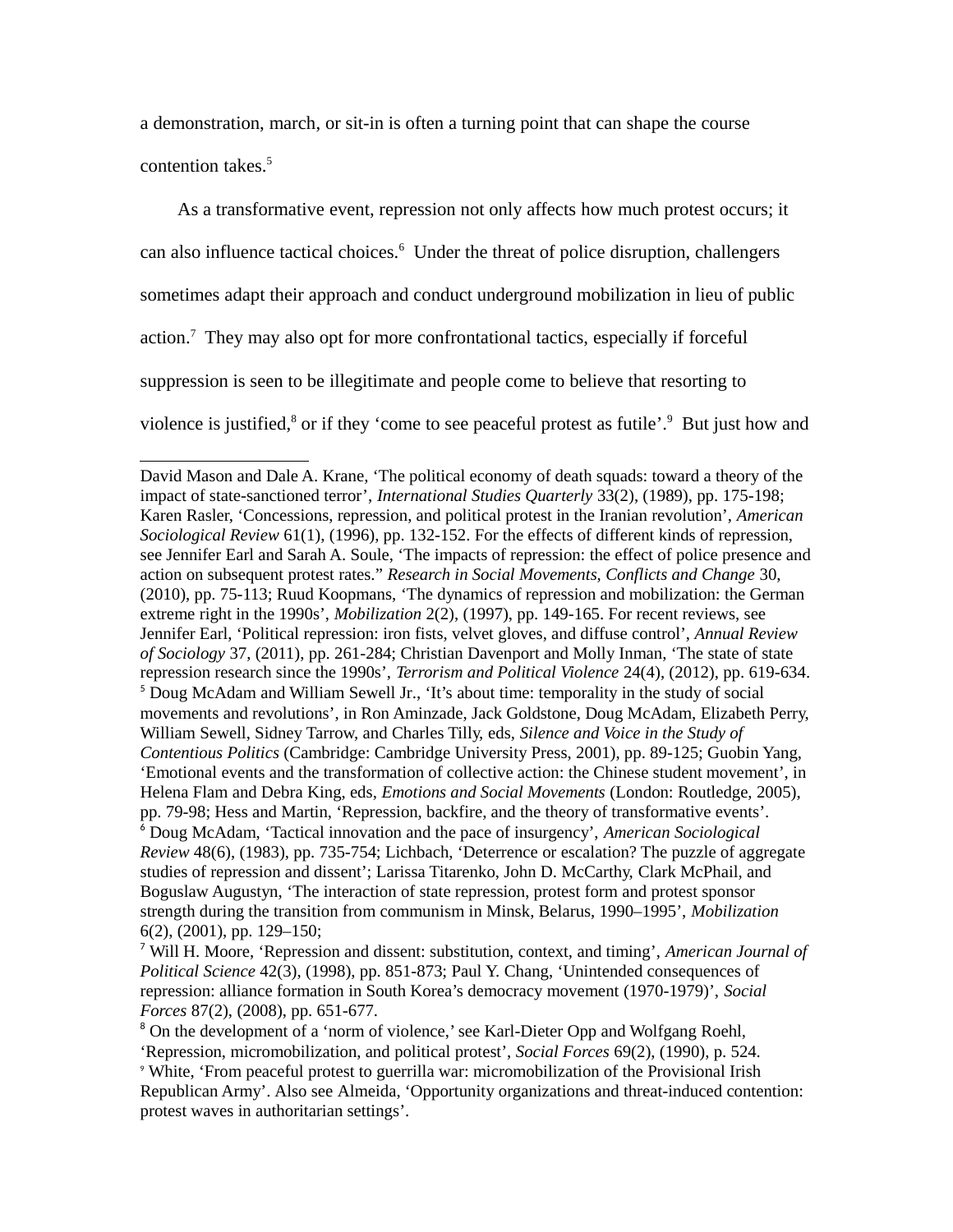when tactics are radicalized is not well understood. Compared to a number of studies that explore the effects of coercion on protest frequency, we know little about how repression can 'shift challengers from one tactic to another'.<sup>[10](#page-5-0)</sup>

The existing literature also pays less attention than it might to how repression can sensitize the public by creating a 'protest spectacle'<sup>[11](#page-5-1)</sup> packed with striking displays and dramatic performances. Repression enhances a spectacle in various ways. Among others, it may lead to more intense and theatrical confrontations. Police action also may leave evidence of coercion on the scene, such as tear gas shells and burned vehicles. Compelling performances with effective props on a site where an injustice occurred can sacralize a location and become an element of an ongoing show. Protest spectacle, especially in the wake of a harsh crackdown, can have great power. It may attract an audience, bring in financial support, and even create a carnival-like atmosphere, $^{12}$  $^{12}$  $^{12}$  in which popular acclaim and the breakdown of social order grants protesters extra leverage and induces the authorities to make concessions.

Drawing on an episode of an environmental activism in Zhejiang, we examine repression, tactical escalation and the power of spectacle. We show how restrained popular action, in this case erecting tents, first led to a measured response from the authorities that focused on persuasion. But within several weeks this changed. After

<span id="page-5-1"></span><span id="page-5-0"></span><sup>&</sup>lt;sup>10</sup> Davenport and Inman, 'The state of state repression research since the 1990s', p. 624. For an exception, see Titarenko et al., 'The interaction of state repression, protest form and protest sponsor strength during the transition from communism in Minsk, Belarus, 1990–1995'. <sup>11</sup> Baz Kershaw, 'Fighting in the streets: dramaturgies of popular protest, 1968-1989', *New Theatre Quarterly* 13(51), (1997), pp. 255-276; David McNeil, 'The spectacle of protest and punishment: newspaper coverage of the Melksham weavers' riot of 1738', *Media History* 7(1), (2001), pp. 71-86.

<span id="page-5-2"></span> $12$  On protest and carnival, see Abner Cohen, 'A polyethnic London carnival as a contested cultural performance', *Ethnic and Racial Studies* 5(1), (1982), pp. 23-41; P. Jackson, 'Street life: the politics of carnival', *Environment and Planning D: Society and Space* 6(2), (1988), pp. 213- 227.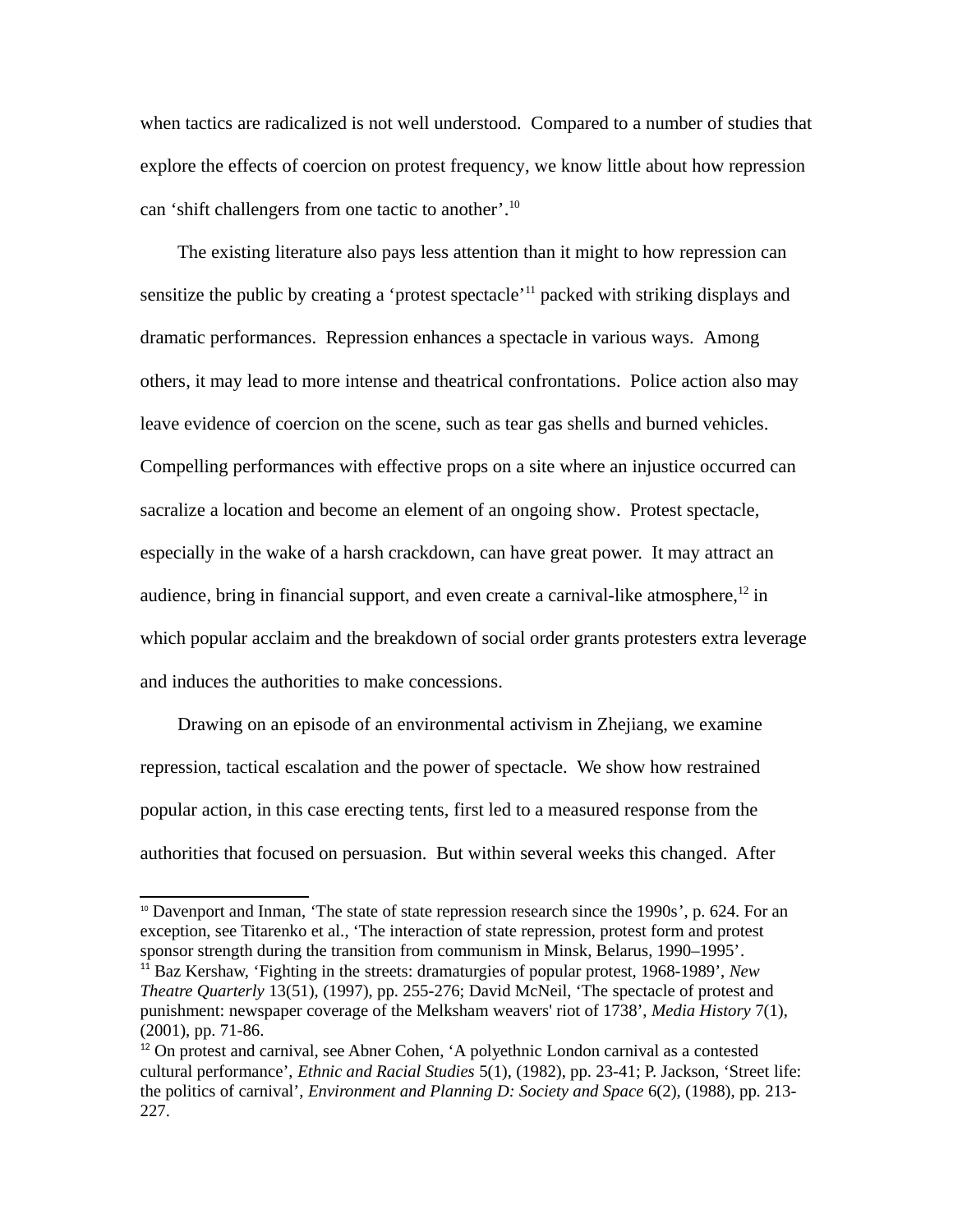people from other villages joined the tent-sitters, the encampment was broken up with overwhelming police force. The deployment of over 1,500 police officers and local cadres to suppress several dozen elderly protesters was considered excessive by the activists and the broader community, and produced additional mobilization and a noticeable radicalization of tactics. The tent-sitters ratcheted up the theatricality of their actions and demonstrated considerable skill manipulating symbols. Evocative, subtle performances moved the audience and repeatedly wrong-footed the authorities. In particular, the display of evidence that undue force had been employed contributed to the spectacle and drew in onlookers and new participants from neighboring villages and even other counties. A carnival-like atmosphere ensued and the number of tents grew. People milled about the encampment for weeks and sellers of sesame cakes and iced desserts came to serve the crowd. With the hierarchies of everyday life on the verge of being inverted,<sup>[13](#page-6-0)</sup> county leaders felt great pressure to end the 'chaos' (*luan*), and concessions soon followed.

To trace how repression affected the tent-sitters' tactics and helped create a 'protest spectacle', the second author conducted three and one-half months of fieldwork in Huashui town, Zhejiang in 2007, two years after the encampment ended. She revisited the area in April 2008 to observe the first local elections after the protest. Altogether, she conducted 122 semi-structured interviews, with most arranged in a snowball fashion as one person put her in touch with the next. The interviewees ranged from ordinary villagers to protest leaders, village cadres, township cadres, and municipal officials. Taking advantage of her affiliation with a prominent newspaper, she enjoyed

<span id="page-6-0"></span><sup>&</sup>lt;sup>13</sup> Mikhail Bakhtin, *Rabelais and His World* (Cambridge, MA: MIT Press, 1968).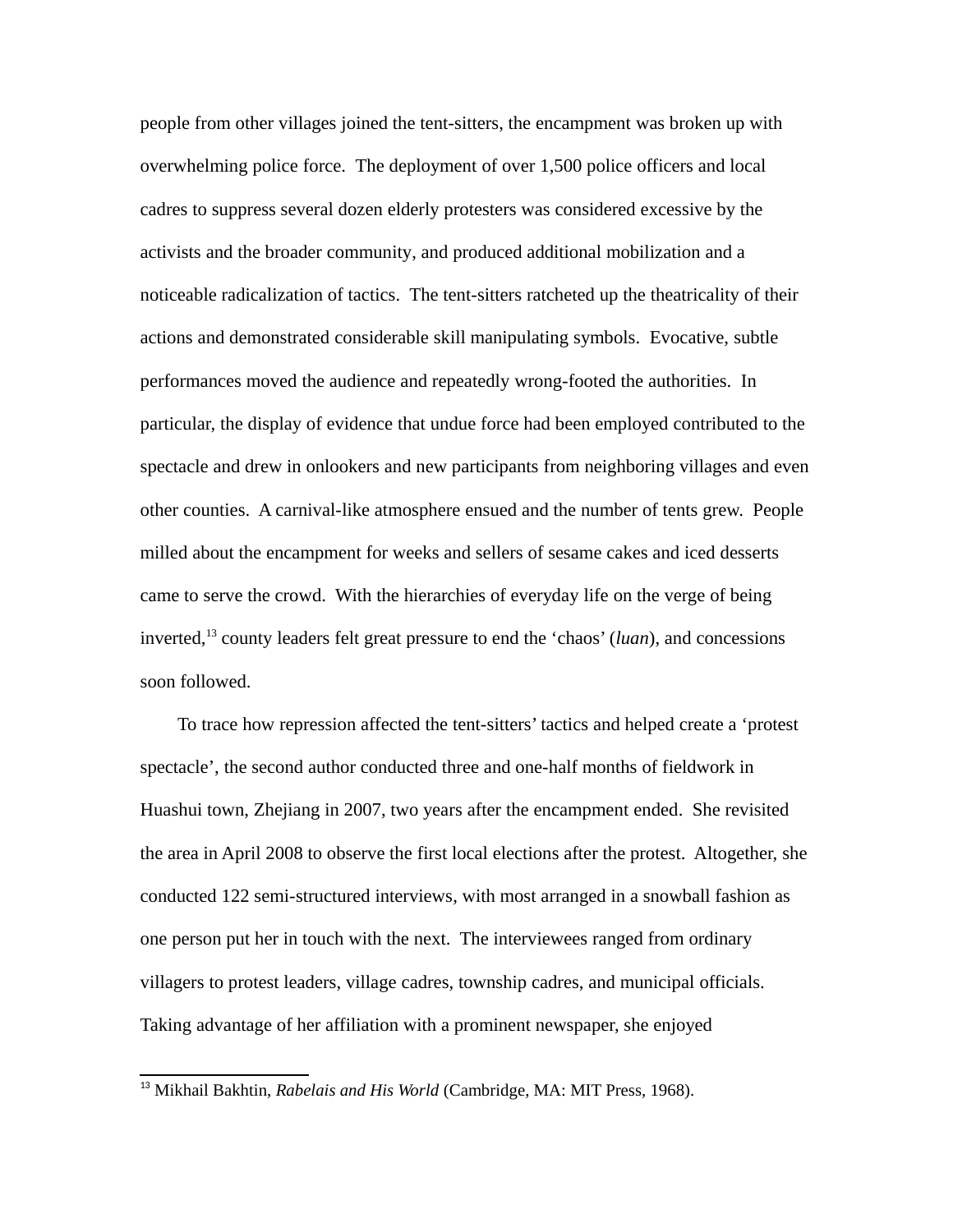exceptionally good access to both local leaders and protesters. Her quasi-official capacity also made it possible to collect nearly one thousand pages of written materials, including petition letters, leaflets, and posters penned by villagers, work diaries and reports written by local officials, official regulations, meeting records, and an internal 'Daily Report' (*Meiri Yibao*) that meticulously traced what happened each day.

#### **Restrained Tactics**

In early 2001 the Dongyang County government opened the Zhuxi Chemical Industrial Park in Huashui town, Zhejiang. Within a few years, the thirteen chemical, pesticide, dye and pharmaceutical factories housed in the park became notorious for the water and air pollution they emitted. As crops withered or died, and a suspicious number of birth defects and miscarriages occurred, residents of nearby villages became alarmed. Lawsuits and petition drives were launched and on two occasions activists traveled to Beijing to request that the chemical park be closed. On March 24, 2005, disgruntled residents of Huaxi No. 5 village, the most seriously affected site, stepped up their opposition by erecting a large tent at the entrance to the park and beginning a round-theclock vigil. Their hope was to block the delivery of supplies and to force the factories to shut down.

The tactics used at this point were quite restrained. Rather than mounting demonstrations or marches or other confrontational acts, the tent-sitters (mostly elderly women) just went about their lives. $14$  They brought beds, quilts and cooking equipment

<span id="page-7-0"></span> $14$  On the performance of everyday life as a form of protest, see Bruce Missingham, 'The village of the poor confronts the state: a geography of protest in the assembly of the poor', *Urban Studies* 39(9), (2002), pp. 1647-1663. On the "performance of threat" in China, see Diana Fu, "Disguised collective action: mobilizing without the masses in authoritarian China'. November 2013, unpublished paper.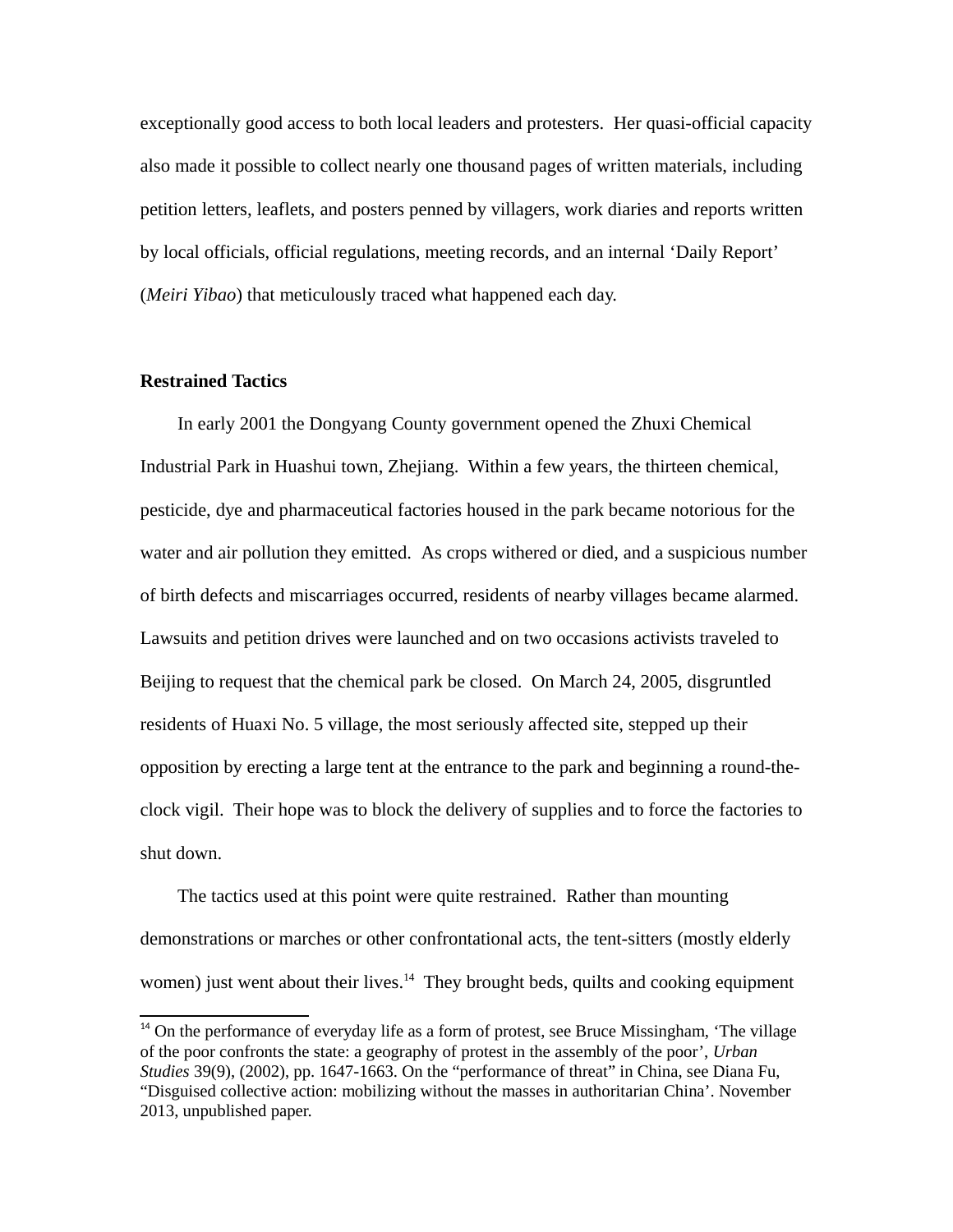to the tent, and spent their days eating, chatting and sleeping there. This was done at the behest of the leaders of the action, $15$  one of whom told the protesters: 'the only thing you have to do is sit in the tent. Don't touch people going into the factories or their cars. Don't break into the chemical park'.<sup>[16](#page-8-1)</sup> In these early days, contention was mainly symbolic: an attempt to create a measure of inconvenience that would demonstrate the villagers' frustration and persistence.

The first escalation occurred after the authorities dismantled the tent and the protesters rebuilt it – three times – and residents from ten other communities joined the action, with each village putting up its own tent. Over the next week, despite government efforts to remove the tents, the size of the encampment grew. The tent-sitters also altered their tactics. After the county leadership assembled a 60-member 'work team' (*gongzuo*   $zu$ ) to coax the protesters to leave the encampment,<sup>[17](#page-8-2)</sup> people began to venture outside the tents to badger, pressure and challenge the 'thought workers' sent to demobilize them.

'Badgering' (*fanrao*) involved irritating work team members in any number of ways. Tent-sitters would berate them for acting against villagers' interests and insult them by calling them 'traitors' (*pantu*). When they knew team members and felt able to push back against the thought work, they would nag them to leave the tent area or urge them to do

<span id="page-8-0"></span><sup>&</sup>lt;sup>15</sup> On the organizations that spearheaded the protest, see Yanhua Deng and Kevin J. O'Brien, 'Societies of senior citizens and popular protest in rural Zhejiang', *The China Journal* 71, (2014), in press.

<span id="page-8-2"></span><span id="page-8-1"></span><sup>&</sup>lt;sup>16</sup> Interview P3 with a protest leader, June 11, 2007. Choosing restrained tactics had a history. When the chemical park opened in 2001, villagers were concerned about the pollution it would produce. They sought a 'dialogue' (*duihua*) with the town party secretary, which ultimately led to the secretary being cursed, beaten and dragged to the site, where villagers made him walk a lap around the park barefoot. Windows and doors of three plants were smashed, and phones and computers in factory offices were vandalized or stolen. Following this incident, twelve villagers were tried for disturbing social order and ten spent from one to three years behind bars.  $17$  On the local authorities' efforts to demobilize the protest, see Yanhua Deng and Kevin J. O'Brien, 'Relational repression in China: using social ties to demobilize protesters', *The China Quarterly* 215, (2013), pp. 533-552.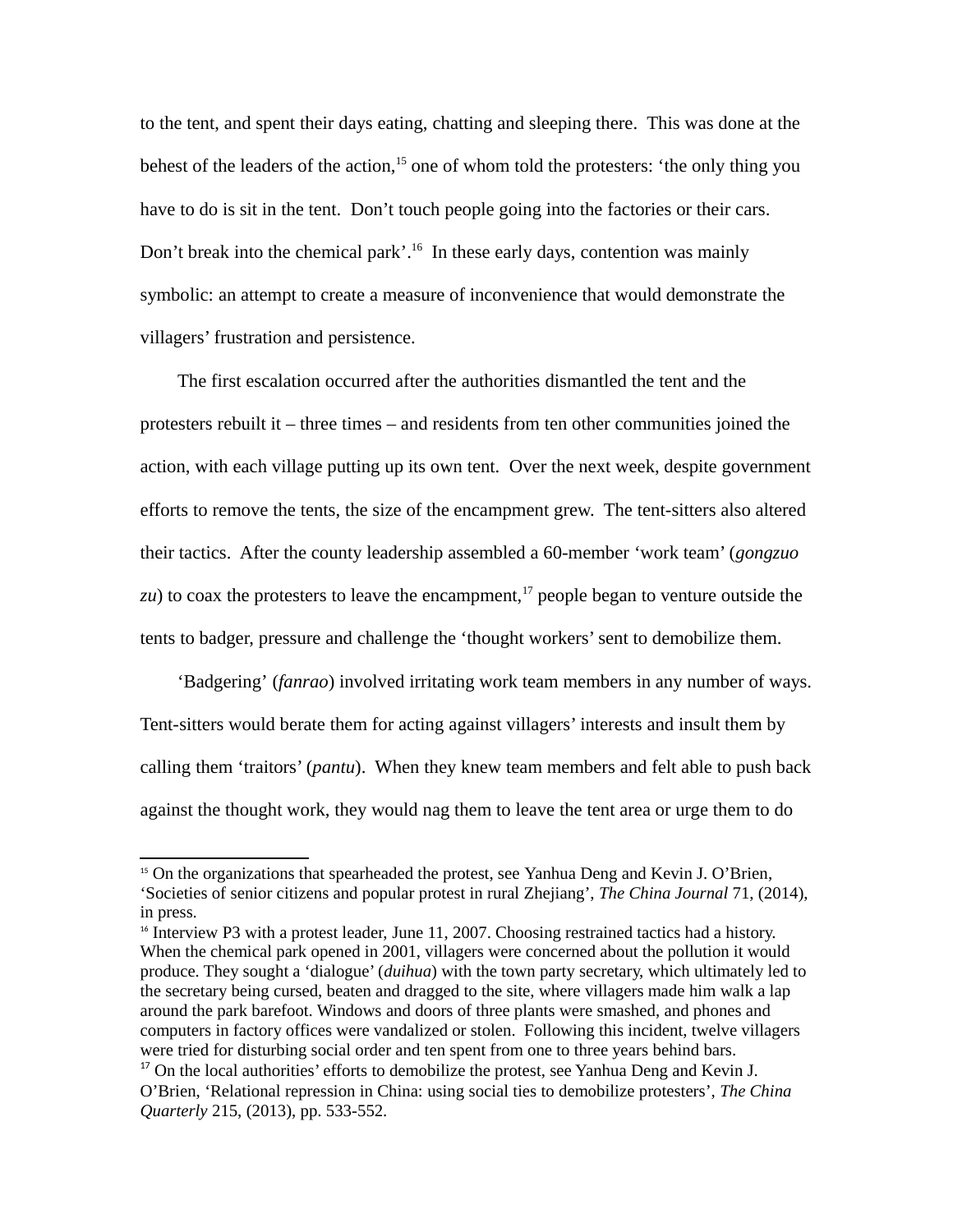their job less diligently. The atmosphere at the park entrance became very boisterous and heckling and jostling were common. As a report issued by the town government put it:

When county work team members and town cadres went to investigate the situation, the masses besieged them and bombarded them with 'seven mouths and eight tongues' (*qizui bashe*) [i.e. everyone talking at once]. When team members went to the encampment, they were often surrounded, with the masses pulling at their clothes and tugging on their arms. . . . This made it nearly impossible for them to open their mouths, let alone to explain and propagate relevant regulations and new polices. . . . Work team members even found it difficult to exit the tent area. $^{18}$  $^{18}$  $^{18}$ 

One police officer confirmed how difficult it was to fulfill his assignments amid the badgering and the din: 'There were always a handful of people buzzing around asking us to solve the pollution problem, no matter why we went to the encampment'.<sup>[19](#page-9-1)</sup>

Beyond pestering the work team, tent-sitters and the spectators they attracted were sometimes more aggressive. On several occasions, local leaders were pushed to the front of the crowd to speak and when the audience concluded that their remarks resembled 'a dragonfly flitting along the surface of the water' (*qingting dianshui*), protesters and onlookers insisted that they not leave until they vowed to halt the pollution and gave a date for doing so.<sup>[20](#page-9-2)</sup> One county official whose speech the crowd found especially wanting ended up fleeing the tent area and running into nearby fields with a gaggle of

<span id="page-9-0"></span><sup>18</sup> Huashui Town Government, '3 yue 24 ri yilai huashui zhen huaxi cun bufen cunmin zai zhuxi gongye gongnengqu lanlu qingkuang de chuli huibao' (Report on handling traffic blocking by a handful of villagers around the Zhuxi Industrial Functional Area in Huaxi village, Huashui town since March 24), (2005). Unpublished document available from the second author.

<span id="page-9-1"></span><sup>&</sup>lt;sup>19</sup> Interview C17 with a police officer, June 21, 2007.

<span id="page-9-2"></span> $20$  Interview V4 with a village cadre, April 13, 2007.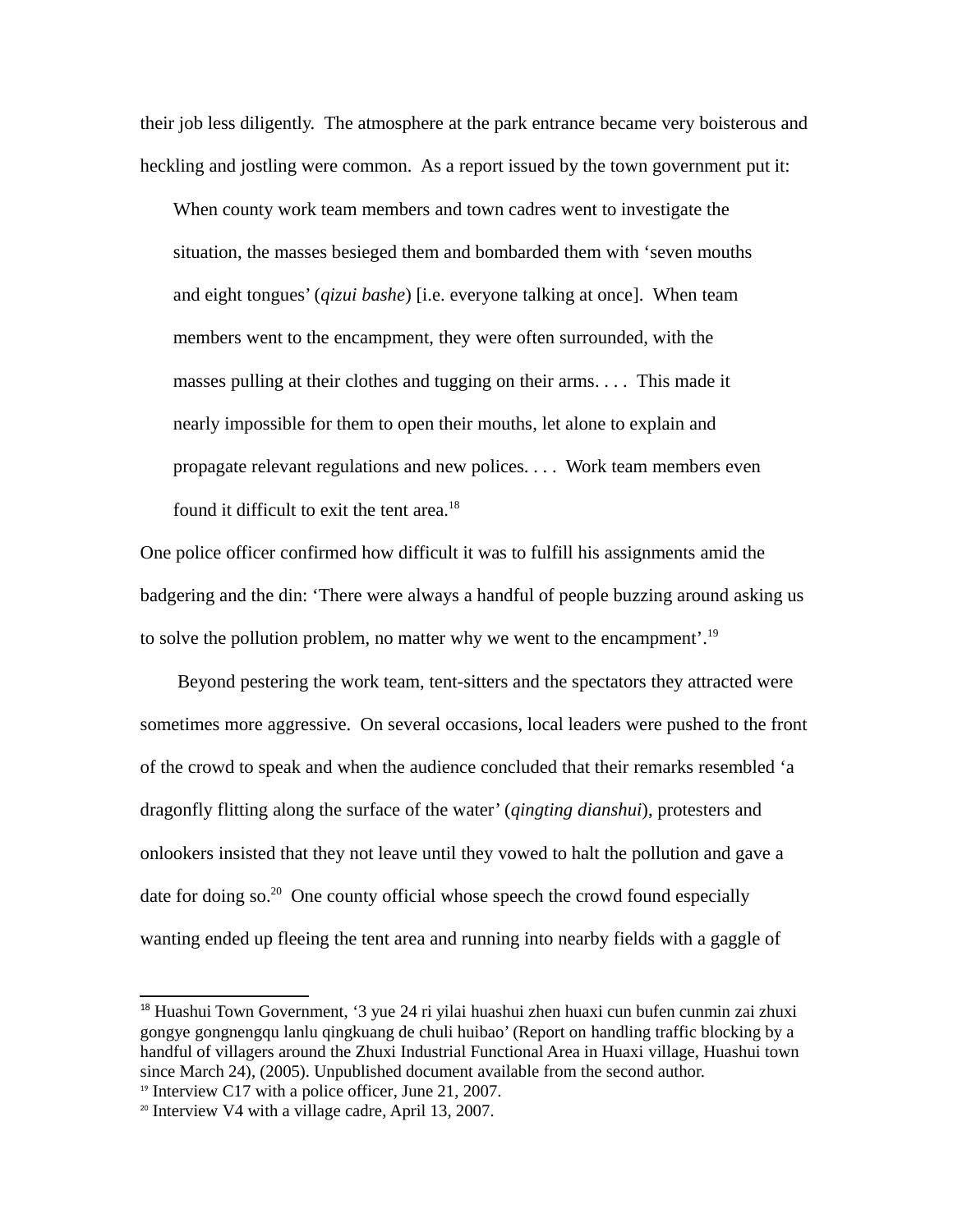older women chasing after him shouting 'wait, wait, the problem hasn't been solved'.<sup>[21](#page-10-0)</sup>

As the authorities intensified their thought work, the tent-sitters' tactics became less restrained. When work team members entered the encampment, elderly protesters often immediately donned white mourning robes and hats, lit incense, knelt down, and began kowtowing.[22](#page-10-1) While kowtowing, they would chant: 'we beg you to save us' (*qiuqiu nimen, jiujiu women*). After they finished, they often scooped up a handful of dirt, placed it on the hood of an official's car, and stuck incense in it. Sometimes they also pasted slips of white paper on government vehicles. $23$ 

These actions mirrored funeral rituals, but were sufficiently ambiguous<sup>[24](#page-10-3)</sup> that the tent-sitters could claim they were merely asking for help rather than threatening the cadres sent to demobilize them.<sup>[25](#page-10-4)</sup> But the targets of this tactic saw it otherwise. A police officer who took part in the thought work said:

There were two meanings conveyed by their kowtowing. Superficially, they were begging you for assistance and treating you like a Buddha. However, according to Chinese culture, your 'life will be shortened' (*zheshou*) if older women kneel down and kowtow to you, since we are too young to deserve

<span id="page-10-1"></span> $22$  For kowtowing as a protest tactic, see Michael Wines, 'Police fire tear gas at protesters in Chinese city', *New York Times*, December 23, (2011), available on

http://www.nytimes.com/2011/12/24/world/asia/china-jails-rights-activist-chen-wei-for-9 years.html?ref=china&\_r=0, accessed September 8, 2013. On the symbolic meaning of wearing white and kneeling in supplication, also see Xi Chen, 'The power of "troublemaking": protest tactics and their efficacy in China.' *Comparative Politics* 41(4), (2009), pp. 457, 459.

<span id="page-10-4"></span><span id="page-10-3"></span><span id="page-10-2"></span> $23$  Interview P15 with a villager, May 24, 2007; Interview V4 with a village cadre, April 13, 2007. <sup>24</sup> On 'polyseminous' rituals open to many interpretations, see David I. Kertzer, *Ritual, Politics, and Power* (New Haven, CT: Yale University Press, 1988); Bronislaw Szerszynski, 'Performing politics: the dramatics of environmental protest', in Larry Ray and Andrew Sayer*,* eds*. Economy after the Cultural Turn* (London: Sage, 1999), pp. 211-228; Steven Pfaff and Guobin Yang, 'Double-edged rituals and the symbolic resources of collective action: political commemorations and the mobilization of protest in 1989'. *Theory and Society* 30(4), (2001), pp. 539-589.  $25$  Interview V1 with a village cadre, June 3, 2007.

<span id="page-10-0"></span> $21$  Interview C17 with a police officer, June 21, 2007.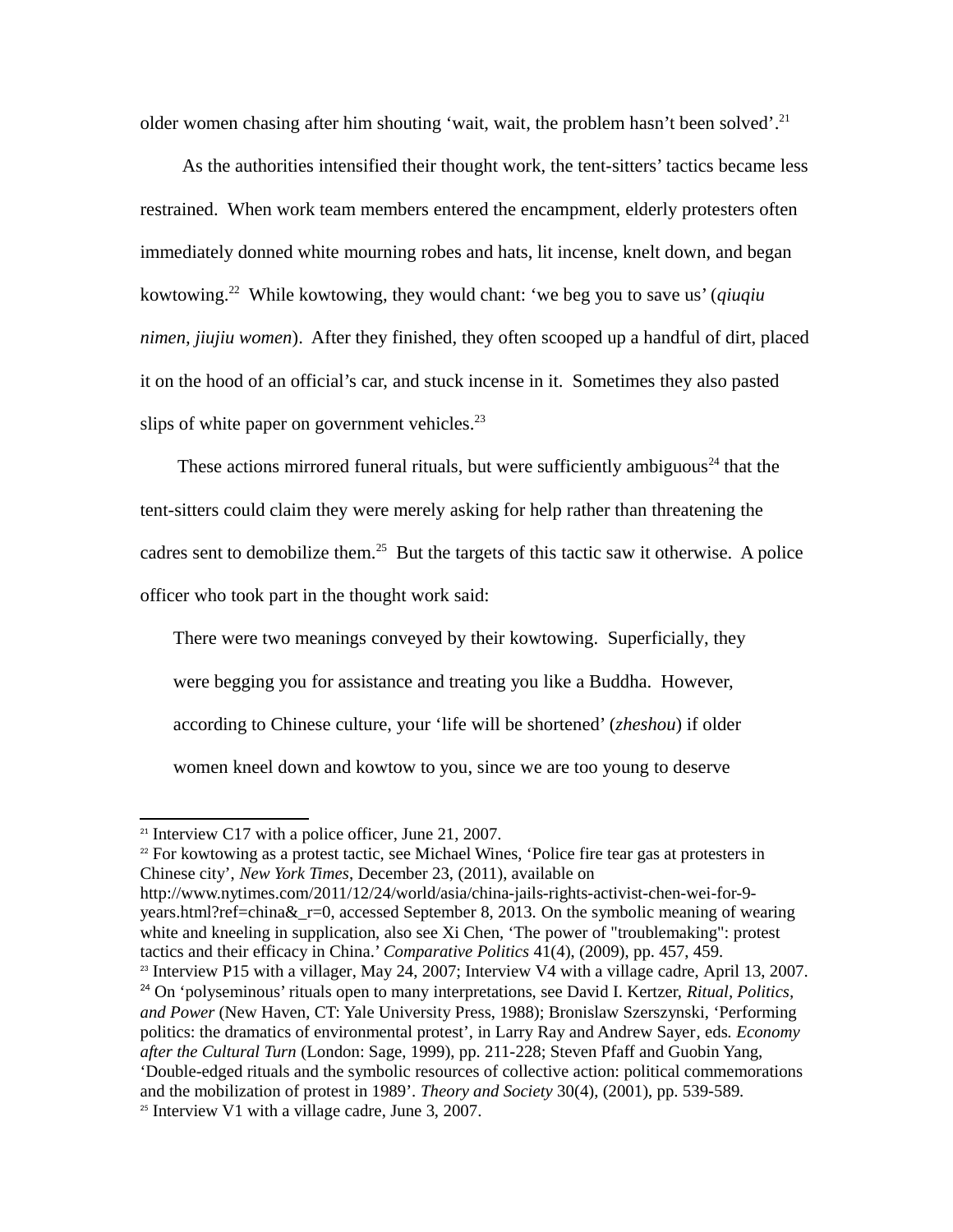that. $26$ 

A town cadre who was on the work team also felt threatened. He explained: 'Though they were chanting "we beg you to save us", their real meaning was "we wish you would die". Their kowtowing had malicious intent'.<sup>[27](#page-11-1)</sup>

Although the protesters escalated the intensity of their tactics during the first three weeks of the encampment, their actions remained within the bounds of contemporary Chinese protest. As late as early April, while the tug of war between tent-sitters and local authorities was still developing, one official report concluded that 'the protest by the masses is well organized, but their behavior is moderate and not excessive. The situation is still under control'. [28](#page-11-2)

But this assessment would soon change. The number of spectators was mounting day by day. People from nearby villages frequently headed to the encampment, 'to walk around and have a look'. [29](#page-11-3) Some went to see what the commotion was about and to 'join in the fun' (*cou renao*), [30](#page-11-4) but the majority came to show support for the tent-sitters. Only a few days after the protest started, snack-sellers and kabob hawkers appeared to cater to the onlookers<sup>[31](#page-11-5)</sup> and the area took on the feeling of a bustling, open-air market. According to an on-the-spot report filed by a government informant, crowd size surged at noon and then again in the evening after villagers finished their day's work. 'Going to the tent area' (*qu dapeng de difang*) became a leisure activity that drew hundreds from the surrounding area.<sup>[32](#page-11-6)</sup> When the tent-sitters set off firecrackers or struck a gong, as they did

<span id="page-11-0"></span> $26$  Interview C17 with a police officer, June 21, 2007.

<span id="page-11-1"></span><sup>27</sup> Interview C20 with a town cadre, June 20, 2007.

<span id="page-11-2"></span><sup>28</sup> Huashui Town Government, '3 yue 24 ri yilai huashui zhen huaxi cun bufen cunmin zai zhuxi gongye gongnengqu lanlu qingkuang de chuli huibao'.

<span id="page-11-3"></span><sup>29</sup> Interview P8 with a villager, May 27, 2007

<span id="page-11-4"></span><sup>30</sup> Interview P11with a villager, May 27, 2007.

<span id="page-11-5"></span><sup>&</sup>lt;sup>31</sup> Interview C7 with a town cadre, June 17, 2007.

<span id="page-11-6"></span><sup>&</sup>lt;sup>32</sup> Interview P9 with a villager, May 27, 2007; Interview P11 with a villager, June 10, 2007.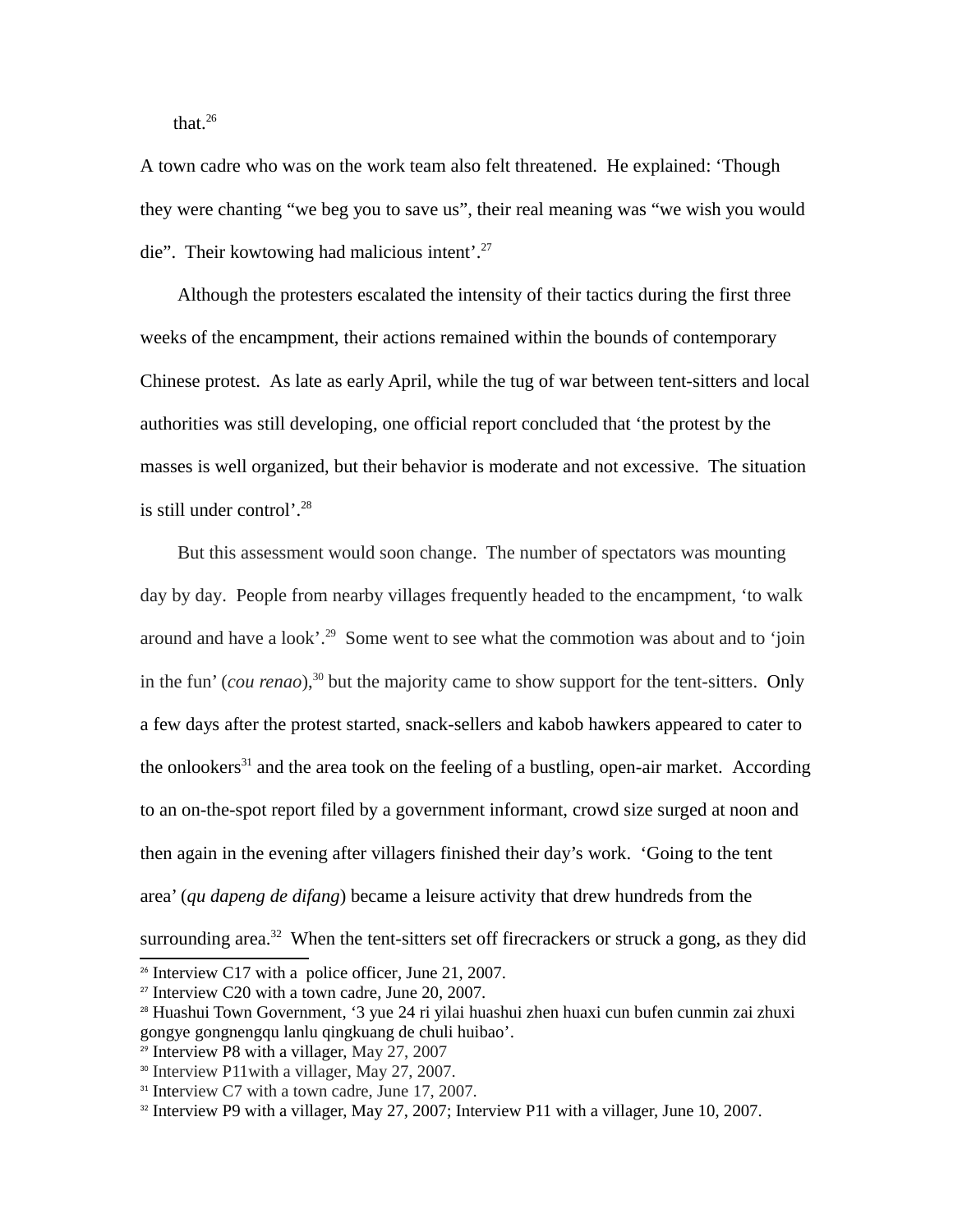whenever the work team appeared to undertake thought work, 'people came from all directions, as if they were on the way to a theatre performance'.<sup>[33](#page-12-0)</sup> By early April, a small, but effective spectacle had been created and the standoff was the best show for miles around. In the view of the party secretary of Huashui town, the site of the protest had become an entertainment center.<sup>[34](#page-12-1)</sup>

#### **Repression and Tactical Radicalization**

From March 30 to April 9, despite the work team's efforts and the detention of several protest leaders, the size of the encampment continued to grow: by April 4 there were fifteen tents; by April 6 there were eighteen. Town and county officials began to fall under great pressure to prevent the appearance of new tents.<sup>[35](#page-12-2)</sup> Owing to concerns that the tent-sitters were 'replacing' (*qudai*) party leadership in some villages and that the international press might pick up the story, the county party secretary instructed that 'no more tents be built'.<sup>[36](#page-12-3)</sup>

Despite this order, the number of tents expanded from eighteen to about two dozen and onlookers continued to stream into the area. County leaders, at this point, decided to turn to a more forceful approach. At about 3am on April 10, they sent in over 1,500 local cadres and public security personnel to put an end to the encampment. During their efforts to clear out the protesters, violence broke out and over 100 officials or police officers and more than 200 villagers were injured; sixty-eight government vehicles were also burned or damaged.

<span id="page-12-0"></span><sup>&</sup>lt;sup>33</sup> Interview V8 with a protest leader, April 17, 2007.

<span id="page-12-1"></span> $34$  Interview C7 with a town cadre, July 17, 2007.

<span id="page-12-2"></span><sup>&</sup>lt;sup>35</sup> Interview C7 with a town cadre, July 17, 2007.

<span id="page-12-3"></span><sup>&</sup>lt;sup>36</sup> Interview C16 with a town cadre, June 20, 2007.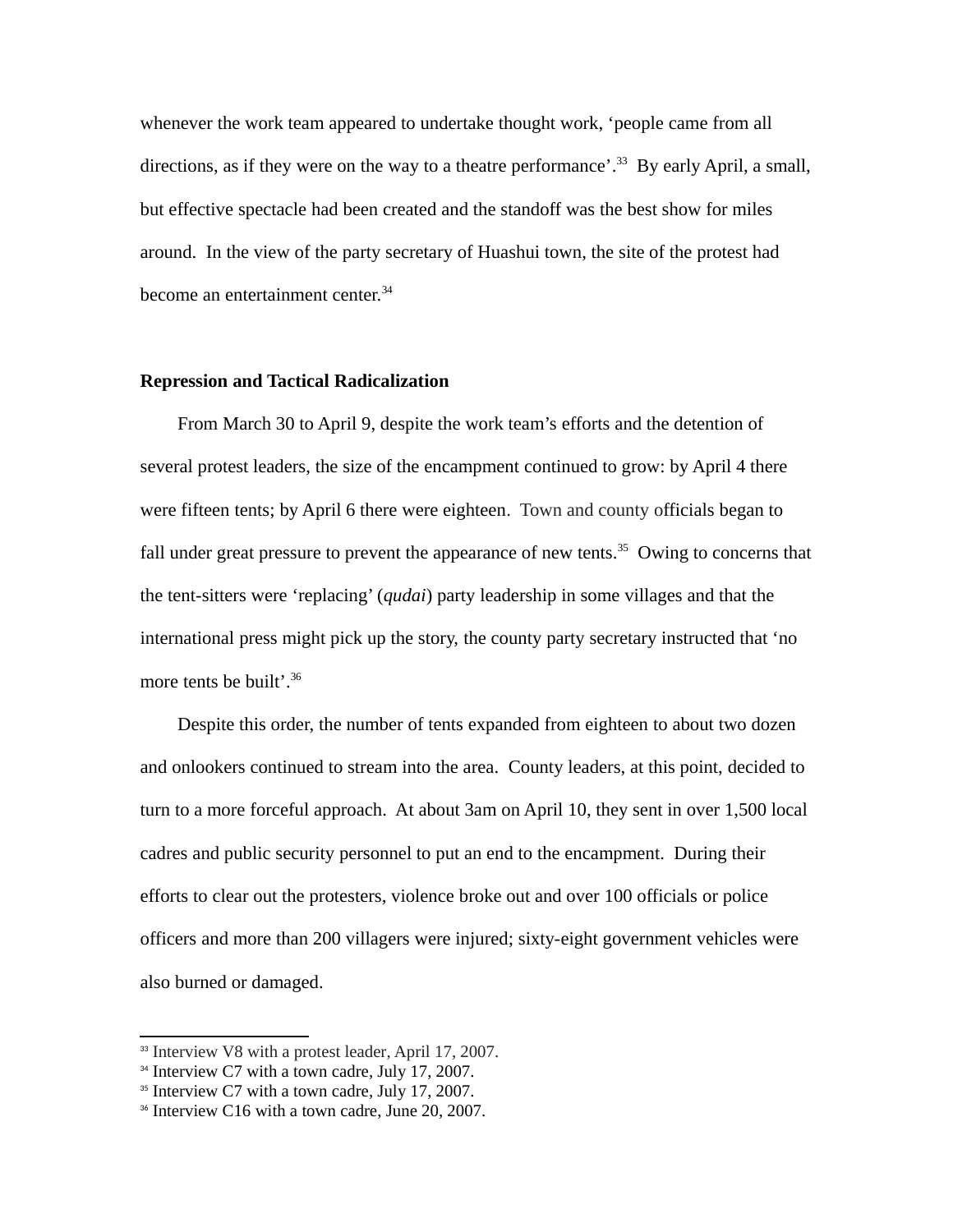The 'April 10th Incident' was considered excessive by many villagers for three reasons. First, the targets: it was unseemly for representatives of state power to use force on the elderly.<sup>[37](#page-13-0)</sup> Second, word spread that over 3,000 armed police had been sent in, an outsized number to remove a couple dozen tents and suppress a handful of older protesters. Finally, the action was launched under the cover of darkness, like 'Japanese devils [soldiers] who snuck into the village' (*riben guizi jincun*) during World War II and were beaten back by villagers.<sup>[38](#page-13-1)</sup>

Seen by many to be overkill and underhanded, the 'April 10th Incident' significantly altered the tone of the protest. Older activists immediately gathered up evidence of the repression and used it to decorate the protest site. They adorned their tents with scraps of police uniforms, batons, helmets, shields, knives, tear gas shells, and red armbands that the police had left behind when they hurried from the scene. These served as both trophies and tangible proof of state repression. Over the next few days, tent-sitters blew whistles periodically to draw spectators to the site and stirred up the audience with pep talks and slogans like 'persistence leads to victory' and 'the Center is coming down to help us'.<sup>[39](#page-13-2)</sup> They also shifted toward more aggressive tactics, including denouncing local leaders, carrying out mock funerals, interrogating factory owners, and ransacking homes of those they deemed 'traitors.'

Instead of merely badgering officials, protesters started to challenge and openly vilify them. The county party secretary who had approved the repression was called a 'slaughterer of the masses' in a big-character poster. On a second poster hung in a prominent location near the encampment, he was condemned as a 'devil in power' who

<span id="page-13-0"></span><sup>&</sup>lt;sup>37</sup> Deng and O'Brien, 'Societies of senior citizens and popular protest in rural Zhejiang'.

<span id="page-13-1"></span><sup>38</sup> Interview V8 with a protest leader, April 17, 2007.

<span id="page-13-2"></span><sup>&</sup>lt;sup>39</sup> Interview V14 with a retired town cadre, May 31, 2007.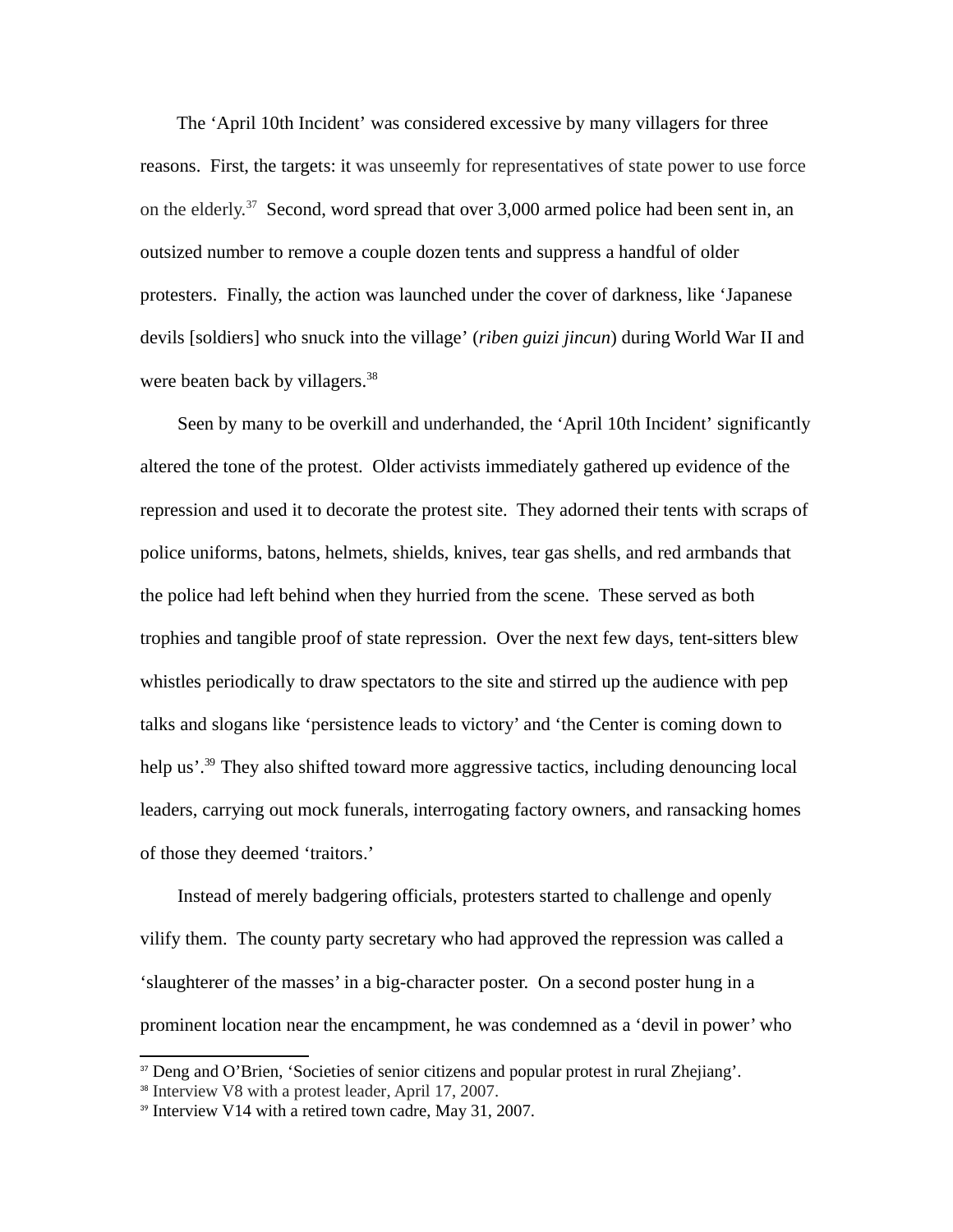had mobilized several thousand policemen to repress 'grey-haired, dry-boned seniors' by shooting off tear gas shells and brandishing truncheons. Even more dramatically, the tent-sitters held a mock funeral for the county party secretary. On the morning of May 5, an urn with his snapshot on it was set up with burning incense in front of it. This ceremony attracted more than 10,000 spectators. [40](#page-14-0)

The county mayor was also subject to abuse. A week after the 'April 10th Incident', he went to Huashui and convened a meeting with the tent-sitters to open lines of communication and dampen the passions that the suppression had inspired. The mayor delivered a speech and knelt in front of the crowd to demonstrate his remorse about the pollution and to apologize for the government's overly forceful response to the encampment, but few paid him any attention. $41$  In the midst of his talk, a villager, who had never made a public speech before, grabbed the microphone and said: 'Since the "April 10th Incident", television and radio broadcasts have been replete with lies, confusing what is right and wrong. But the truth is that during the early morning of April 10, the police sneaked into our village to repress us ordinary people and we were forced to fight back in self-defense'. At this point, the microphone was snatched out of his hands, but he retook it and continued: 'If the police dare come back, no one will leave alive and no vehicle will be left intact'.<sup>[42](#page-14-2)</sup> Over the following month, villagers often called work team members assigned to demobilize the protesters 'dogs' and other derogatory names.

Before the 'April 10th Incident', few actions were directed at factories besides

<span id="page-14-0"></span> $40$  From a government informant's daily report, which is on file with the second author.

<span id="page-14-1"></span><sup>&</sup>lt;sup>41</sup> Interview C5 with a county official, April 30, 2008; Interview C7 with a town cadre, July 17, 2007; Interview P23 with a villager, June 2, 2007.

<span id="page-14-2"></span><sup>42</sup> Interview P23 with a villager, June 2, 2007.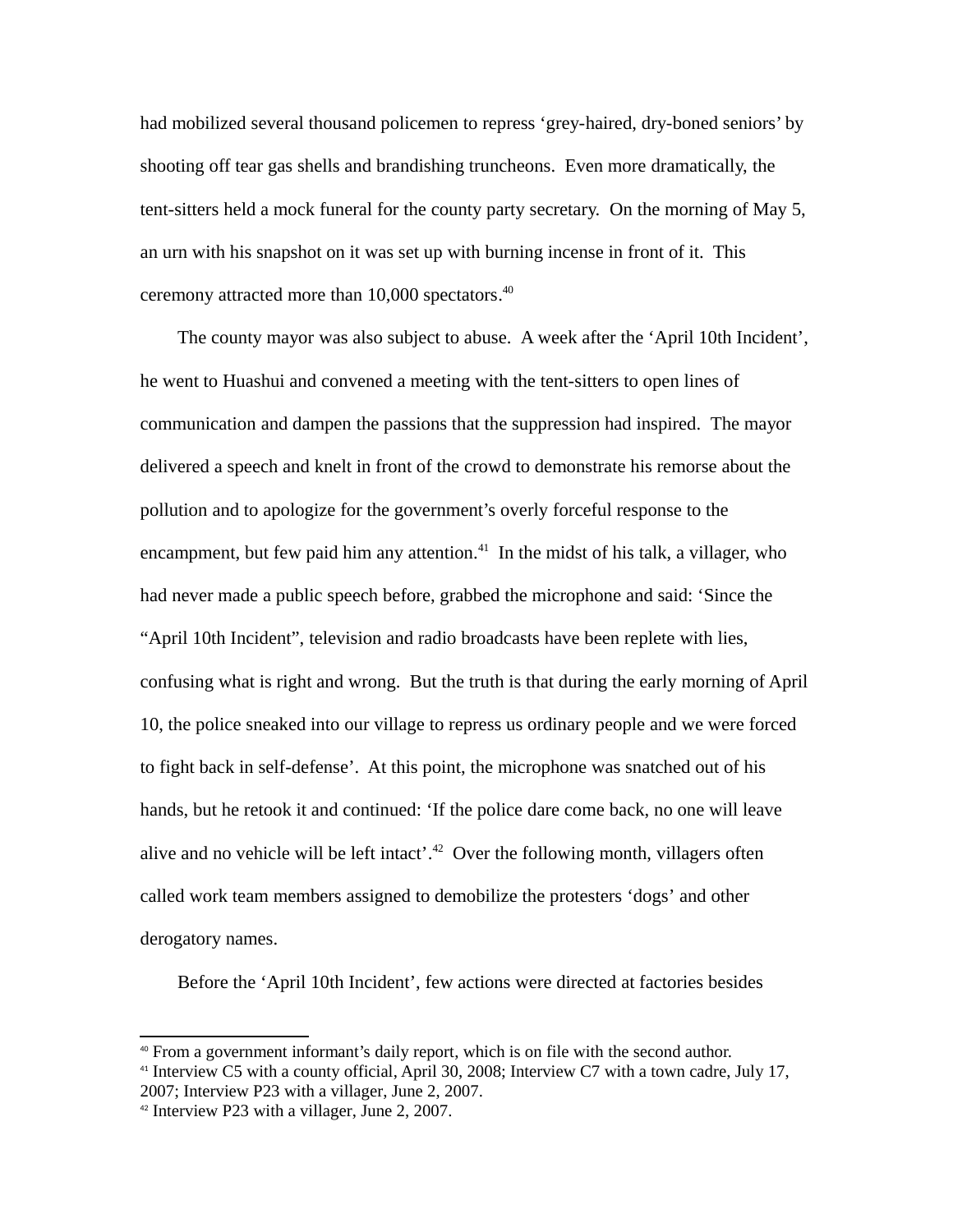stopping the flow of supply trucks in and out of the park. After the police action, however, tent-sitters sought to disrupt the lives of factory owners and workers. Elderly tent-sitters took and ate box lunches sent to migrant laborers who lived in the park and claimed that anyone employed by the polluting factories deserved to be starved. $43$ Physical pressure was also employed. On April 25, the owner of one factory was hustled to the encampment and burned with incense. His wife was pushed into a tent and questioned for more than five hours. Her interrogators required that she write a 'selfcriticism' (*ziwo jiantao*) and admit that their factory produced toxic waste. She was also forced to promise to compensate villagers. Some older protesters pasted slips of white paper on factory gates, once again evoking funeral rituals. More than 2,000 onlookers watched the drama unfold that day.<sup>[44](#page-15-1)</sup>

Labeling a person a traitor is a common form of protest discipline in China. Those who cooperate with government, fail to act with the majority, or withdraw from collective action are often called traitors.<sup>[45](#page-15-2)</sup> Before the 'April 10th Incident', traitors were generally treated mildly. After the police suppression, however, those thought to have betrayed the cause were often denounced in 'big-character posters' (*dazibao*). For example, a village party secretary who had helped clear away some of the damaged cars became a target of criticism. In a leaflet entitled 'A Letter to All Huaxi Villagers' he was called a 'dog wagging its tail to please those above him' and a 'lowbred, spineless coward'. He was

<span id="page-15-0"></span><sup>43</sup> Interview C17 with a police officer, June 21, 2007.

<span id="page-15-2"></span><span id="page-15-1"></span><sup>44</sup> Huashui Town Government, ''Huashui Shijian' dashiji' (Chronicle of events during the 'Huashui Incident'), (2005). Unpublished document; Huashui Town Government, 'Dongyang shi Huashui zhen '4.10 shijian' gongzuo jinzhan qingkuang' (The 'April 10th Incident' in Huashui Town, Dongyang City), (2005), Unpublished document. Both on file with the second author. <sup>45</sup> Ying Xing, *Dahe Yimin Shangfang de Gushi* (*Petitioning Stories of Migrants along the Yangtze River*), (Beijing: Sanlian Press, 2001), p. 410; Yu Jianrong, 'Dangdai zhongguo nongmin de yifa kangzheng' (Lawful resistance in contemporary rural China), *Shehuixue Yanjiu* (*Sociological Studies*), 2 (2004), pp. 49-55; Kevin J. O'Brien and Lianjiang Li, *Rightful Resistance in Rural China* (Cambridge: Cambridge University Press, 2006), p. 105.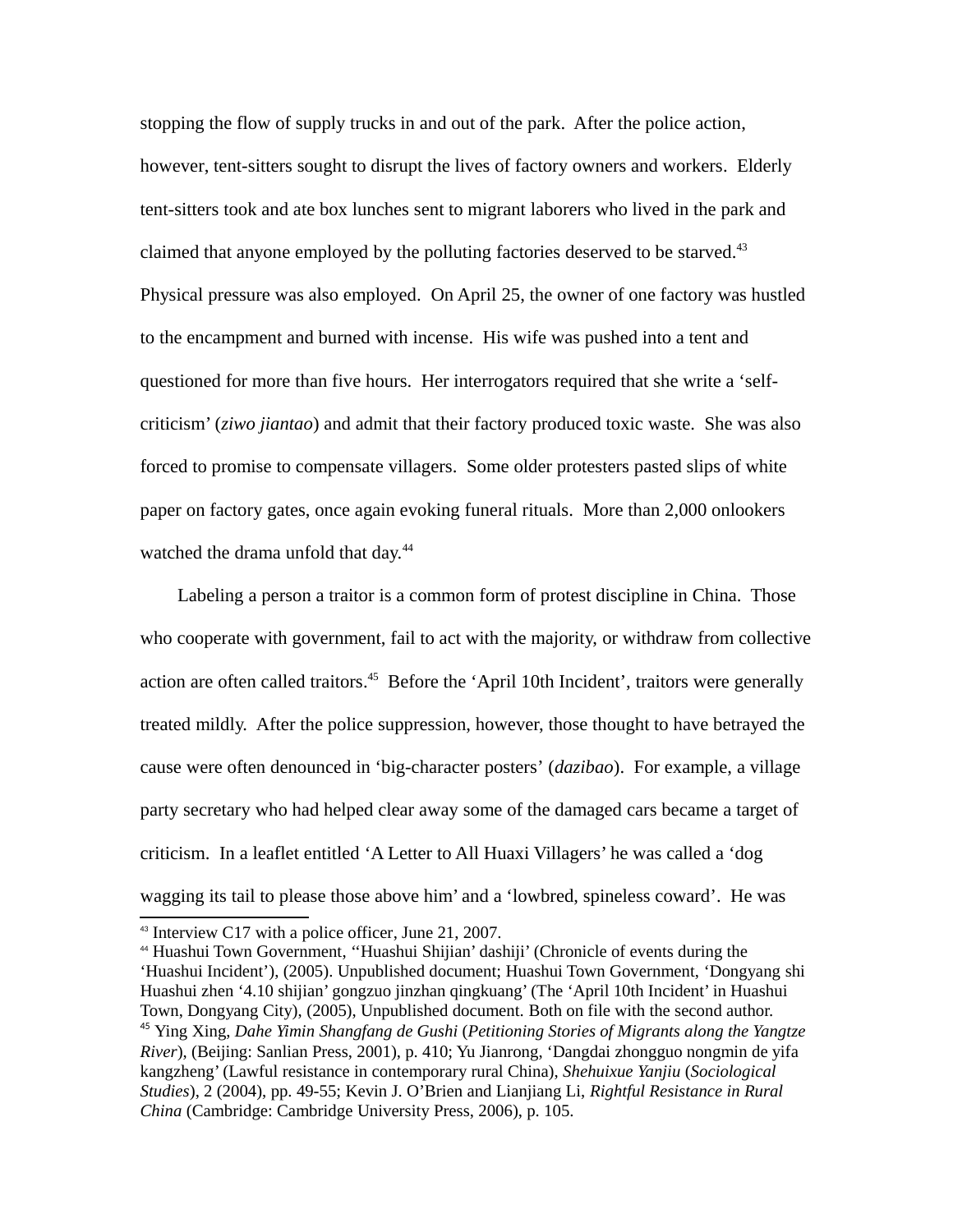said to be 'more disgusting than a traitor, since he signed an 'unequal treaty' which humiliated villagers and made them lose power.'

Some collaborators were treated even more harshly. For example, on the afternoon of April 30, two people who had been denounced as traitors in big-character posters for earning money from the factories by removing toxic waste went to the encampment and quarreled with several tent-sitters. This enraged the protesters and others present. As a result, hundreds of people set out on a 'search and confiscation' (*chaojia*) mission to find evidence that the men had benefited from their contracts with the factories.<sup>[46](#page-16-0)</sup> The raid soon spiraled out of control, and searching turned into ransacking. At the homes of both men, furniture, appliances, and windows were broken or damaged.<sup>[47](#page-16-1)</sup>

The evidence of repression and increasingly dramatic performances drew tens of thousands to the encampment.<sup>[48](#page-16-2)</sup> Beyond local people, spectators poured in from nearby counties, especially from April 10 to April 15, when burned-out vehicles and other signs of police action remained on the scene.<sup>[49](#page-16-3)</sup> Huashui became a popular site for tourism and pilgrimages.[50](#page-16-4) One taxi driver told a *Guardian* (UK) reporter who was on his way to cover the story: 'Aren't these villagers brave? They're so tough. It's unbelievable. Everybody wants to come and see this place. We really admire them'.<sup>[51](#page-16-5)</sup> Another person

<span id="page-16-3"></span><sup>49</sup> Interview V12 with a villager, May 27, 2007.

<span id="page-16-0"></span><sup>46</sup> Interview P6 with a villager, June 15, 2007.

<span id="page-16-1"></span><sup>47</sup> Huashui Town Government, ''Huashui Shijian' dashiji'.

<span id="page-16-2"></span><sup>48</sup> On attracting onlookers through 'suicide shows', see Fu, 'Disguised collective action: mobilizing without the masses in authoritarian China'. See also Xin He, Lungang Wang and Yang Su, 'Above the roof, beneath the law: perceived justice behind disruptive tactics of migrant wage claimants in China', *Law & Society Review*, 47(4), (2013), p. 717.

<span id="page-16-4"></span><sup>50</sup> Francis Markus, 'China riot village draws tourists', April 15, (2005), available at [http://news.bbc.co.uk/2/hi/asia-pacific/4448131.stm,](http://news.bbc.co.uk/2/hi/asia-pacific/4448131.stm) accessed January 26, 2010.

Lu, 'Dongyang Huashui shijian xianchang baodao'.

<span id="page-16-5"></span><sup>&</sup>lt;sup>51</sup> Jonathan Watts, 'A bloody revolt in a tiny village challenges the rulers of China', April 15, (2005), available at [http://www.guardian.co.uk/world/2005/apr/15/china.jonathanwatts,](http://www.guardian.co.uk/world/2005/apr/15/china.jonathanwatts) accessed September 9, 2013.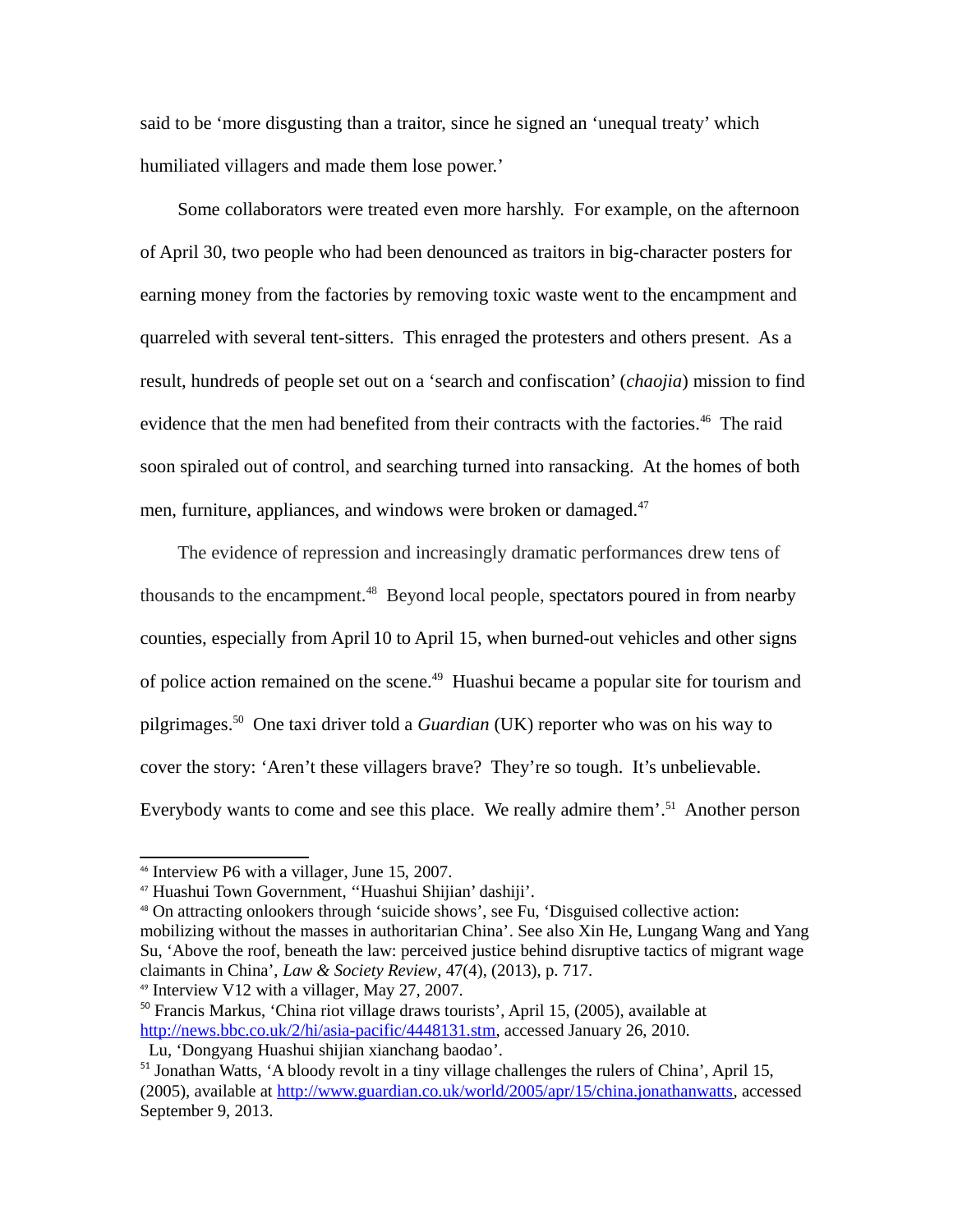the journalist spoke with, a fashionable young woman from Yiwu County, said excitedly: 'We came to take a look because many people have heard of the riot. This is really big news'.<sup>[52](#page-17-0)</sup> So many onlookers flocked to Huashui that it became difficult to find a spot to park a car. Traffic at times came to a standstill, but visitors were so eager to see the encampment and the residue of the repression that some walked the entire 18 km from Dongyang city to the chemical park.<sup>[53](#page-17-1)</sup>

#### **The Power of Spectacle**

Vigil tents, dramatic performances, and evidence of suppression gave rise to a fullfledged protest spectacle in Huashui. The power of the display was partly a product of effective, increasingly radical tactics that drew more and more people to the site. But equally important, this long-running show was fueled by a blunder made by the county government. As the party secretary of Huashui town explained: 'Our key problem was that many cars had been destroyed, which attracted too many people to visit. The incident was originally nothing, but it got 'stir-fried' (*chaozuo*). . . . If they had taken my advice to clean up all the vehicles damaged on the night of April 10, no trace would have been left'. [54](#page-17-2)

Repression and the tactical escalation that followed brought newcomers to the encampment and empowered the tent-sitters in a number of ways. First, the spectacle helped people in the surrounding area learn about a protest that the state-run media was

<span id="page-17-0"></span><sup>52</sup> *Ibid*.

<span id="page-17-1"></span><sup>53</sup> Lu Xiangfu, 'Dongyang Huashui shijian xianchang baodao' (Live report on the 'Dongyang Huashui incident'), (2005), available at [http://www.peacehall.com/news/gb/china/2005/04/200504151144.shtml,](http://www.peacehall.com/news/gb/china/2005/04/200504151144.shtml) accessed September 9, 2013.

<span id="page-17-2"></span><sup>&</sup>lt;sup>54</sup> Interview C7 with a town cadre, July 17, 2007.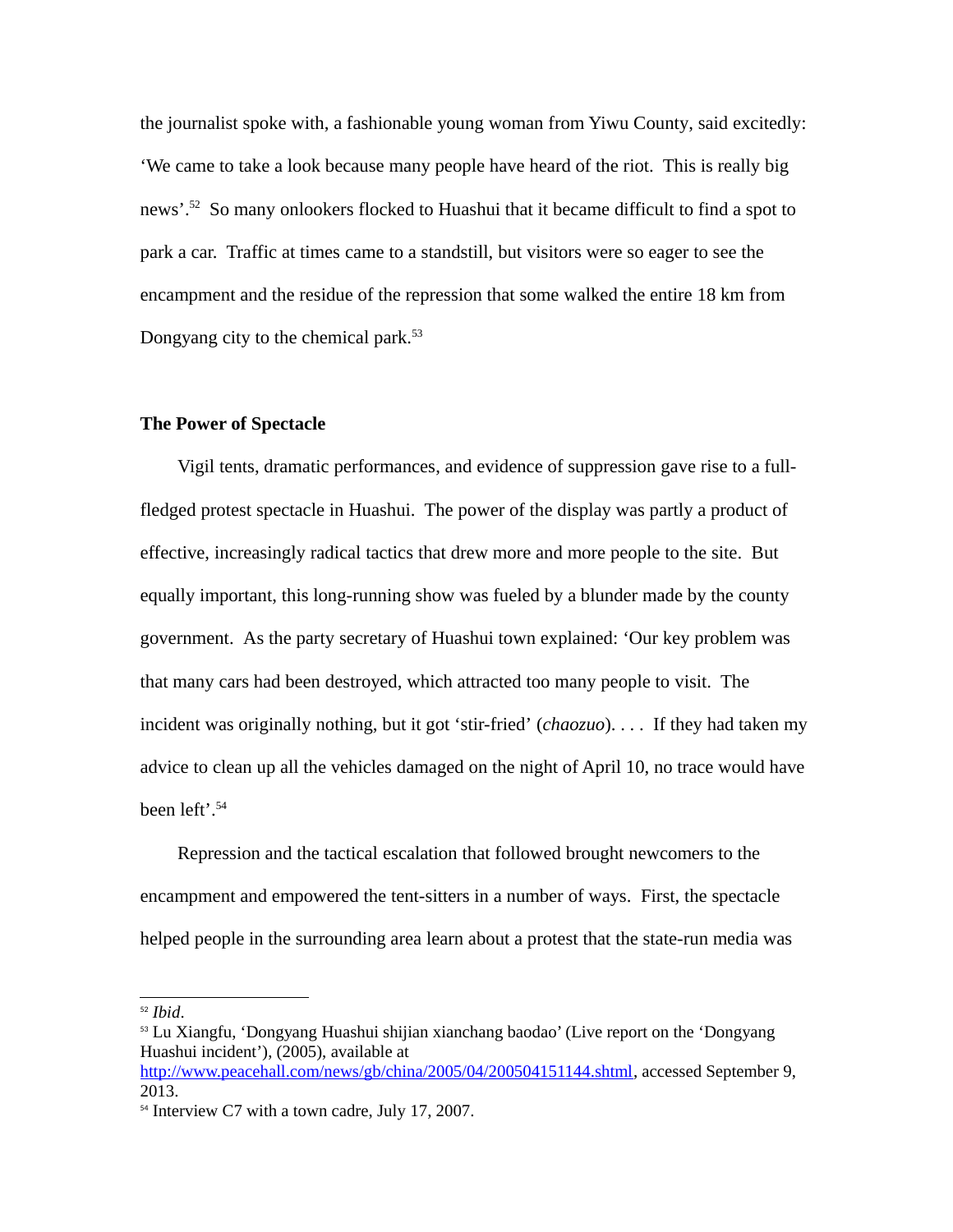ignoring.<sup>[55](#page-18-0)</sup> Prior to the police action of April 10, there were no reports in the official press, even though more than one hundred work team members had descended on the encampment and the number of tents had grown from one to two dozen. Even with the news blackout, word that something was happening started to get around; villagers from neighboring communities heard about the protest, passersby saw the tent-sitters blocking the park's entrance, and shoppers wandered through on market days. That the April 10 repression occurred on a market day and an annual fair took place from April 11-13 only heightened the number of onlookers on hand to watch the intensifying spectacle and become part of it. The scheduling of the police action was a serious miscalculation that boosted the audience, as a number of food sellers and early shoppers witnessed the repression and many other non-locals observed its immediate aftermath.

The growing spectacle also conveyed information about the protest from the tent-sitters' perspective and offered a counter-narrative to the official one.<sup>[56](#page-18-1)</sup> After the 'April 10th Incident', some stories appeared in the state-run media, but almost all offered a strong defense of the repression.<sup>[57](#page-18-2)</sup> For example, on the second day after the injuries and

<span id="page-18-0"></span><sup>&</sup>lt;sup>55</sup> On the media and dramatic protests, see Doug McAdam, 'Movement strategy and dramaturgic framing in democratic states: the case of the American Civil Rights Movement', in Simone Chambers and Anne Costain, eds, *Deliberation, Democracy and the Media* (Oxford, UK: Rowman and Littlefield, 2000), pp. 117–134.

<span id="page-18-1"></span><sup>&</sup>lt;sup>56</sup> On tactics and dramatic performances serving as 'alternative media', see Benjamin Shepard, *Queer Political Performance and Protest* (New York: Routledge, 2010), p. 243; Doris Yvonne Wilkinson, 'Tactics of protest as media: the case of the black revolution." *Sociological Focus* 3(3), (1970), pp. 13-21. For protest theatre creating a space to 'bear witness' to state oppression, see Annalise Moser, 'Acts of resistance: the performance of women's grassroots protest in Peru', *Social Movement Studies* 2(2), (2003), pp. 177-190. On counter-narratives, see John Downing, Tamara Villarreal Ford, Geneve Gil, Laura Stein, *Radical Media: Rebellious Communication and Social Movements* (Thousand Oaks, CA: Sage, 2001), p. 45. On Chinese protesters in 1989 usurping rituals, capturing the public stage, and creating 'political theater', see Joseph W. Esherick and Jeffrey N. Wasserstrom, 'Acting out democracy: political theater in modern China', *Journal of Asian Studies* 49(4), (1990), pp. 835-865.

<span id="page-18-2"></span><sup>57</sup> *The New York Times, The Guardian, The BBC, The Times (London)*, and especially *The South China Morning Post* all picked up the story. But these reports could only be read by bilingual readers and thus did little to alert the public in China.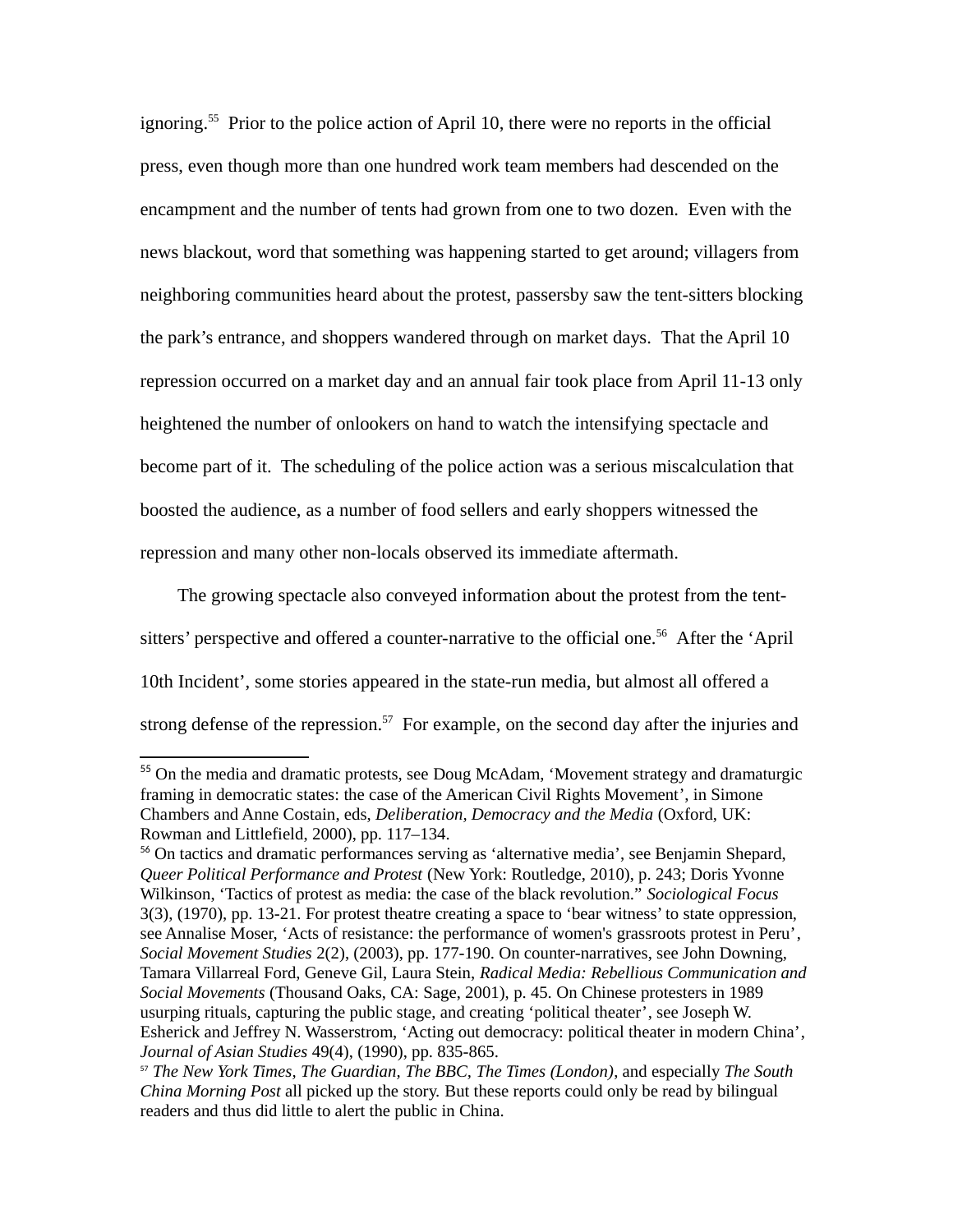destruction, there was a piece in *Dongyang Daily* entitled 'Local officials were besieged by the masses when clearing illegally erected tents'. [58](#page-19-0) Two days later, *Jinhua Daily* published a brief report headlined 'The environmental claims of the masses were exploited by a handful of people with ulterior motives, and a mass incident took place in Huashui, Dongyang'. [59](#page-19-1)

The spectacle and the ability of onlookers to observe the effects of the repression, hear from the tent-sitters, and soak up the heady atmosphere undercut the government's account of what had transpired. For example, after looking at the dozens of burned vehicles, one person who had read that many officials were injured while 'helping' villagers solve their problems, sarcastically said: 'Seeing this, I guess everyone here understands how our government helps ordinary people: they came in the thousands, drove up in [60](#page-19-2) to 70 vehicles, and carried knives, truncheons, and tear gas canisters'.<sup>60</sup> The tent-sitters recognized the power of the field of debris and tried their best to prevent the authorities from removing evidence of the repression. Three days after the police action one Huashui villager told a reporter: 'We have to protect the scene and make sure more people realize the inconsistencies between what the government is saying and doing'. $61$ 

The mounting spectacle also led many who flocked to the encampment to offer moral and monetary support. One observer described the scene the second day after the

<span id="page-19-0"></span><sup>&</sup>lt;sup>58</sup> Shan Changyu. 'Wo shi qingli zhuxi feifa dajian zhupeng shou qunzhong weidu' (Local officials were besieged by the masses when clearing illegally erected tents), *Dongyang Ribao*  (*Dongyang Daily*), April 11, 2005.

<span id="page-19-1"></span><sup>&</sup>lt;sup>59</sup> On managing popular backlash, see Hess and Martin, 'Repression, backfire, and the theory of transformative events'.

<span id="page-19-2"></span><sup>60</sup> Lu, 'Dongyang Huashui shijian xianchang baodao'.

<span id="page-19-3"></span> $61$  Chinaelections, 'Huashui ren tan guanmin maodun' (People in Huashui talking about the conflict between the government and the people), (2005), available at [http://www.chinaelections.org/NewsInfo.asp?NewsID=9474,](http://www.chinaelections.org/NewsInfo.asp?NewsID=9474) accessed February 14, 2010.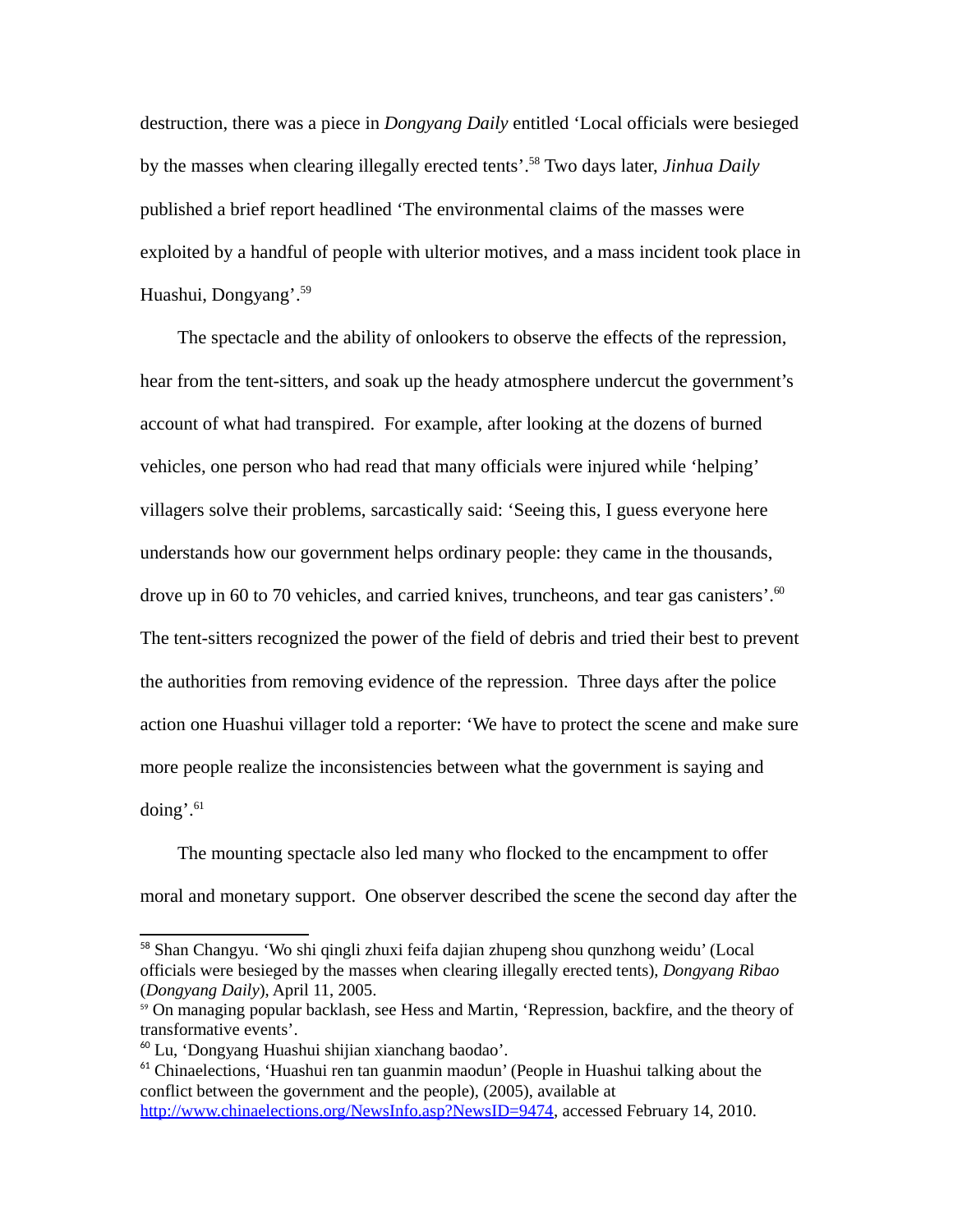repression as follows: 'Onlookers were shocked by the trophies that villagers had seized. They were taking pictures, reading every slogan, and going into tents to talk with older protesters. No one wanted to leave'.<sup>[62](#page-20-0)</sup> Spectators provided more than sympathy and praise. An elderly female protester recalled: 'One night when I kept vigil, a stranger came to our tent with candies, biscuits and money. He said to us: "You are suffering bitterness. Here is some food for you, in case you are hungry at night"'.<sup>[63](#page-20-1)</sup> Visitors also made significant financial contributions to keep the protest going. Several donation boxes were set up in the encampment, with lit candles placed in front of them, to suggest the worthiness of making an offering. By the time the protest concluded, over 100,000 yuan (about US\$16,000) had been contributed. [64](#page-20-2)

Finally, the crowd that the residue of repression attracted protected the tent-sitters and increased the likelihood that concessions would be made. Right after the 'April 10th Incident', the protesters and villagers who supported them were worried because they had damaged over 50 vehicles and a number of cadres and police had been hurt.<sup>[65](#page-20-3)</sup> At that time, 'the whole town was trembling'<sup>[66](#page-20-4)</sup> and many expected more repression soon.<sup>[67](#page-20-5)</sup> However, after they saw a flood of supporters arriving, their anxiety declined and they started to experience the joy of success. A victory celebration went on for nearly a week and the encampment and its environs took on the atmosphere of a festival. One commentator noted: 'People were coming and going, the town was bustling with noise and excitement. . . . The shouts of street vendors were rising here and subsiding there. . . .

<span id="page-20-0"></span><sup>62</sup> Lu, 'Dongyang Huashui shijian xianchang baodao'.

<span id="page-20-1"></span> $63$  Interview P15 with a villager, May 24, 2007.

<span id="page-20-2"></span> $64$  Interview V4 with a village cadre, April 13, 2007.

<span id="page-20-3"></span><sup>65</sup> *Ibid*.

<span id="page-20-4"></span> $<sup>66</sup>$  Interview C7 with a town cadre, July 17, 2007.</sup>

<span id="page-20-5"></span><sup>67</sup> Markus, 'China riot village draws tourists'.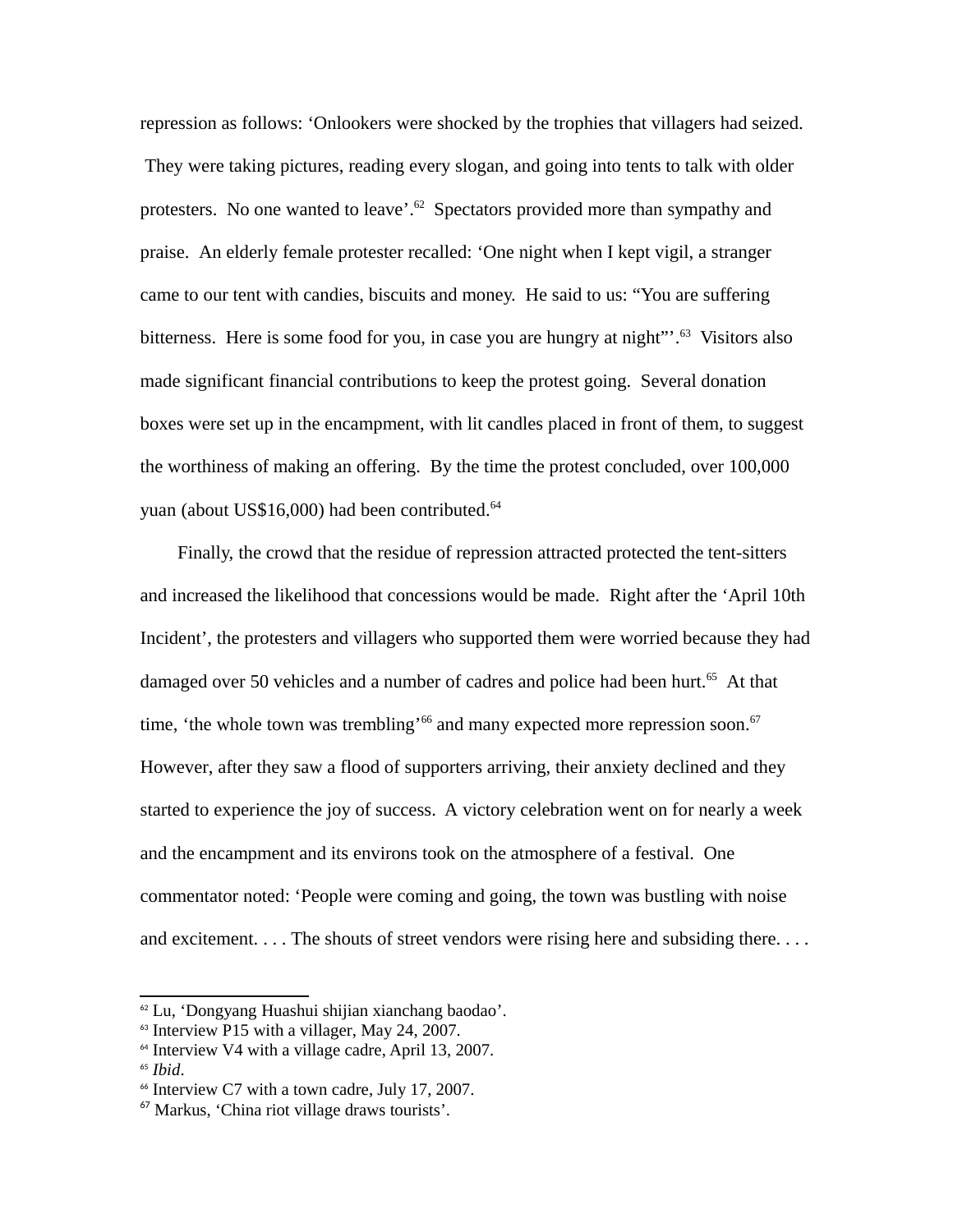Everybody was marveling at the scene'.<sup>[68](#page-21-0)</sup> According to a government report, some villagers even called the national tourism bureau to organize trips for vacationers to spend the Labor Day holiday (May 1-7) in Huashui.<sup>[69](#page-21-1)</sup>

As hierarchies began to invert, fear of the police sunk, villagers were emboldened, and the tent-sitters became local heroes. During the 'April 10th Incident', police officers fleeing the area had been forced to strip off their uniforms before they surrendered.<sup>[70](#page-21-2)</sup> After that, police did not dare enter the encampment in uniform and had to wear plain clothes.[71](#page-21-3) Previously timid villagers seized microphones out of the hands of officials, denounced the local government, and challenged factory owners directly. When the factory owner who was interrogated by tent-sitters went to the police to complain about her treatment, she was told an investigation was impossible because 'the villagers have great power'.<sup>[72](#page-21-4)</sup> As for the two traitors whose homes were damaged, the deputy party secretary of Dongyang County said in a widely-disseminated speech that although the ransacking was violent and should be treated seriously, there was 'no urgency' (*buji*) for the police to look into it.<sup>[73](#page-21-5)</sup> The party secretary of Huashui town summed up the shift in power relations that was taking place:

The social status of those people [the elderly tent-sitters] had been very low. . . . Then, suddenly they became heroes, with others providing them food and clothes. They were dancing on the [damaged] vehicles and making

<span id="page-21-0"></span><sup>68</sup> Lu, 'Dongyang Huashui shijian xianchang baodao'.

<span id="page-21-1"></span><sup>69</sup> Huashui Town Government, 'Dongyang shi Huashui zhen '4.10 shijian' gongzuo jinzhan qingkuang'.

<span id="page-21-2"></span><sup>70</sup> Interview P1 with a protest leader, June 8, 2007.

<span id="page-21-3"></span><sup>&</sup>lt;sup>71</sup> Interview C17 with a police officer, June 21, 2007.

<span id="page-21-4"></span><sup>72</sup> *Ibid*.

<span id="page-21-5"></span><sup>&</sup>lt;sup>73</sup> Deputy Party Secretary of Dongyang County, 'Zai Huashui zhen cun ganbu huiyi shang de jianghua' (Speech at a meeting of Huashui village cadres). Radio broadcast delivered in Huashui town, May 1, 2005.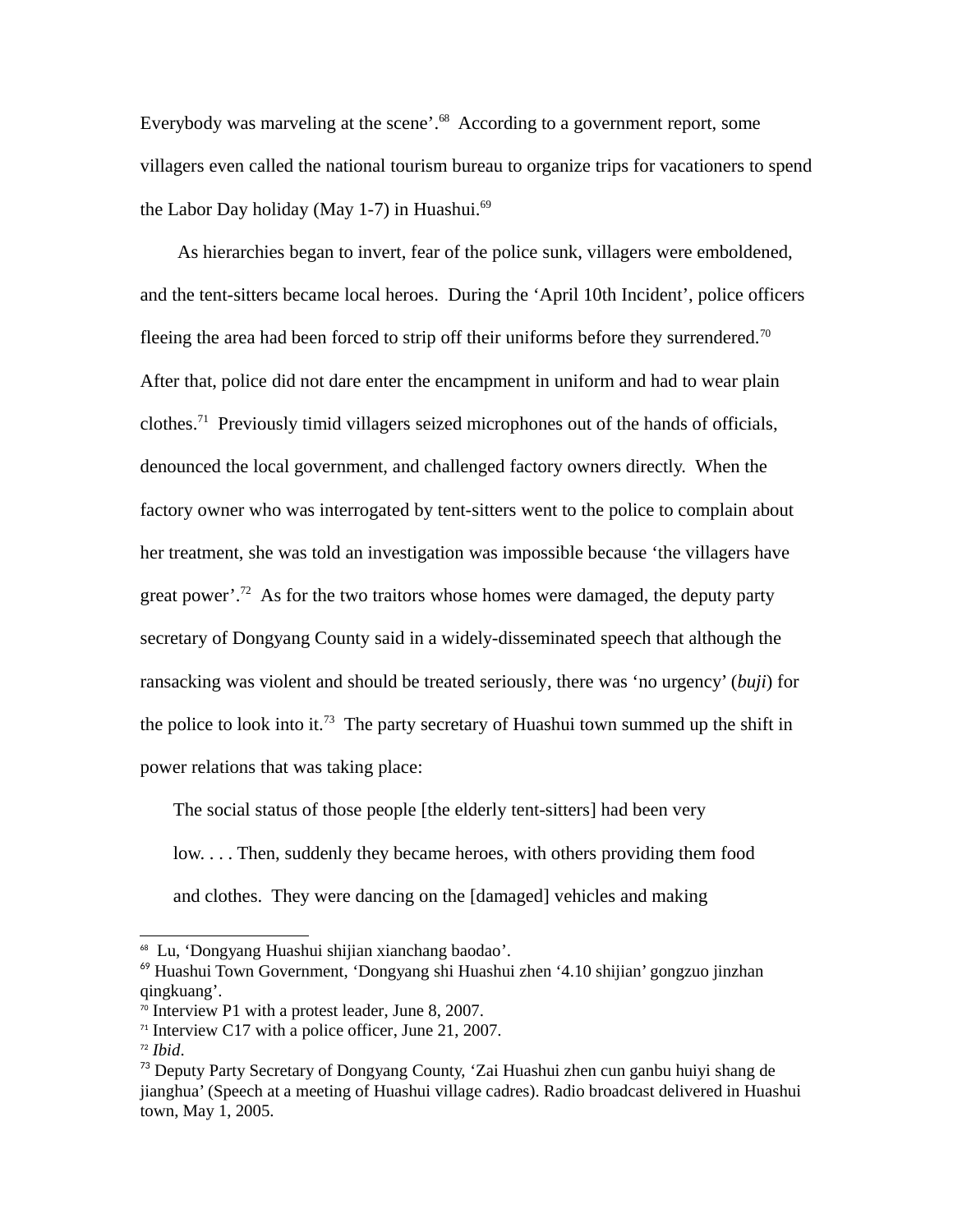speeches every day. The protest was like the communist revolution, taking weak, grassroots power and turning it into a great force. During the protest, those people received support, acclaim, money and food. Their social status increased overnight.<sup>[74](#page-22-0)</sup>

Out of fears that the situation was getting out of control, higher-level authorities decided to intervene.<sup>[75](#page-22-1)</sup> At the insistence of tent-sitters and the crowd they had drawn, and owing to pressure from superiors reaching all the way to Beijing, the Dongyang County leadership made a difficult decision. They accepted 'complete defeat' (*chedi de shibai*) [76](#page-22-2) and announced that the chemical park would be shut down.

#### **Conclusion**

Hard repression often works. It can end an episode of contention and leave protesters feeling beaten and hopeless. But force may also be counterproductive, especially if it is thought to be excessive and information about its use is 'communicated effectively to receptive audiences that are substantial enough that authorities must take their outrage into consideration'.<sup>[77](#page-22-3)</sup> 'Repression can sometimes turn the tables on a government, exposing its brutality and undermining its legitimacy while generating public sympathy for protesters'.<sup>[78](#page-22-4)</sup>

<span id="page-22-0"></span><sup>74</sup> Interview C17 with a police officer, June 21, 2007.

<span id="page-22-1"></span><sup>75</sup> On intervention elsewhere in China, see O'Brien and Li, *Rightful Resistance in Rural China*; Yongshun Cai, 'Disruptive collective action in the reform era', in Kevin J. O'Brien, ed, *Popular Protest in China* (Cambridge, MA: Harvard University Press, 2008); Yongshun Cai, 'Power structure and regime resilience: contentious politics in China.' *British Journal of Political Science* 38(3), (2008), pp. 411-432.

<span id="page-22-2"></span><sup>76</sup> Interview C2 with a county official, June 25, 2007.

<span id="page-22-3"></span> $\pi$  Hess and Martin, 'Repression, backfire, and the theory of transformative events', p. 251.

<span id="page-22-4"></span><sup>&</sup>lt;sup>78</sup> Sharon Erickson Nepstad and Clifford Bob, 'When do leaders matter? Hypotheses on leadership dynamics in social movements', *Mobilization* 11(1), (2006), pp. 1-22.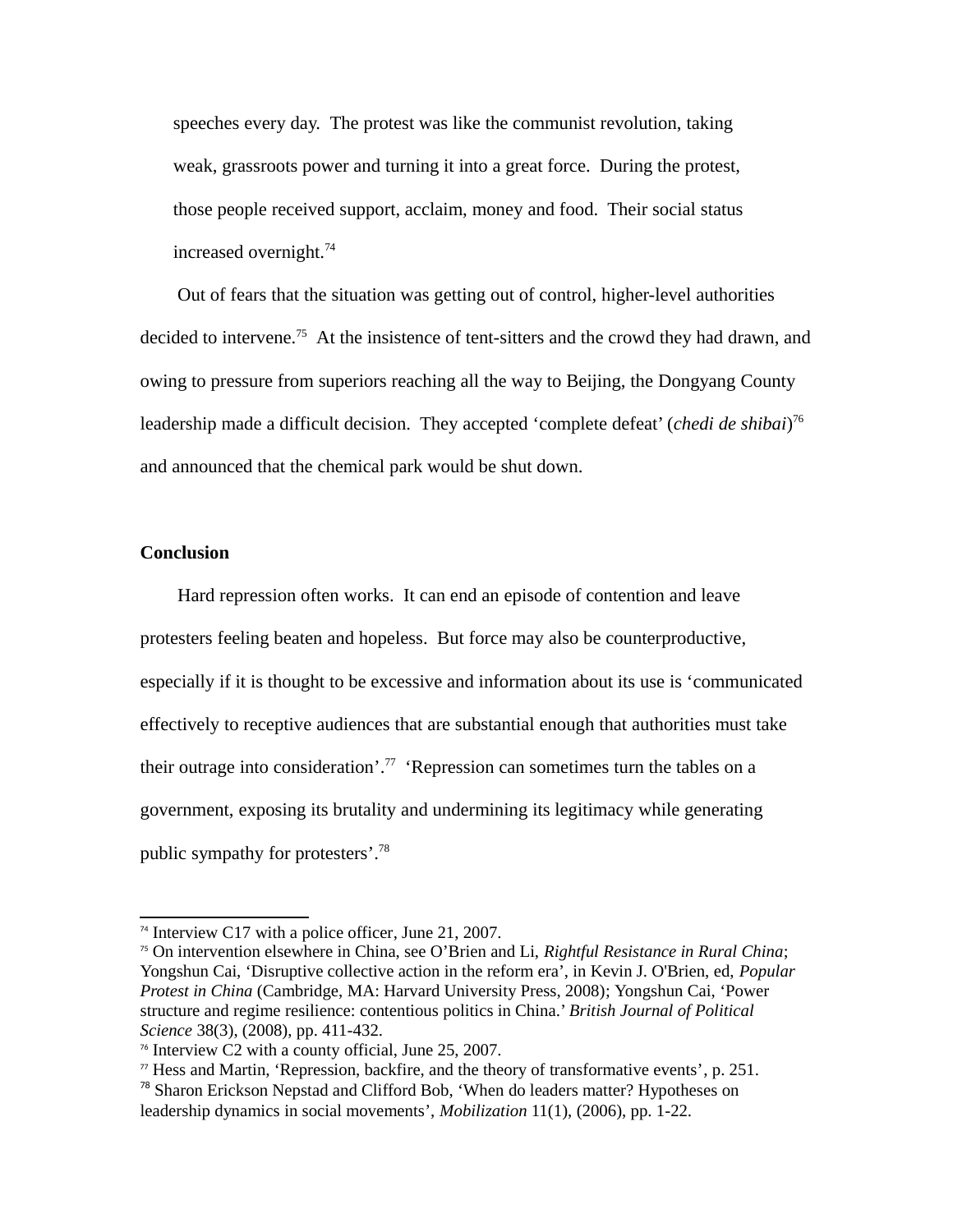In Huashui, repression clearly backfired. An ill-considered and poorly-timed police action led to tactical escalation and left protesters with proof that undue force had been used. Burned-out cars, tear gas shells and dramatic performances drew thousands to the scene and generated financial support and acclaim for the tent-sitters. As protesters deployed ever-more radical tactics, officials at higher levels became concerned that social order was breaking down and power hierarchies were being upended. In response to prodding from above, county leaders acted to douse the spectacle. They decided to close the chemical park to quiet the protesters and put an end to the show.

The part that repression plays in tactical radicalization suggests that more research is needed into how tactics change over time. In Huashui, protesters initially limited themselves to restrained acts that are par for the course in contemporary China. The suppression of April 10, however, established a 'norm of violence'<sup>[79](#page-23-0)</sup> and more radical elements of the tactical repertoire were activated. Repression precipitated tactical change, and physical evidence of disproportionate force gave the tent-sitters striking props that made their performances more moving. This is a reminder that a tendency toward tactical escalation in China that has been associated with failure,<sup>[80](#page-23-1)</sup> defending one's honor in the face of non-responsiveness, $81$  and acclaim (or pressure) from followers, $82$  can also spring from policing mistakes and popular reactions that increase the dramaturgical power of a performance and draw onlookers to a spectacle that the authorities and protesters have jointly created.

<span id="page-23-0"></span><sup>79</sup> Opp and Roehl, 'Repression, micromobilization, and political protest', p. 524.

<span id="page-23-1"></span><sup>80</sup> O'Brien and Li, *Rightful Resistance in Rural China*, pp. 71, 80-81.

<span id="page-23-2"></span><sup>81</sup> Xianwen Kuang and Christian Göbel, 'Sustaining collective action in urbanizing China', *The China Quarterly* 216, (2013), in press.

<span id="page-23-3"></span><sup>82</sup> Lianjiang Li and Kevin J. O'Brien, 'Protest leadership in rural China', *The China Quarterly* 193, (2008), pp. 1-23.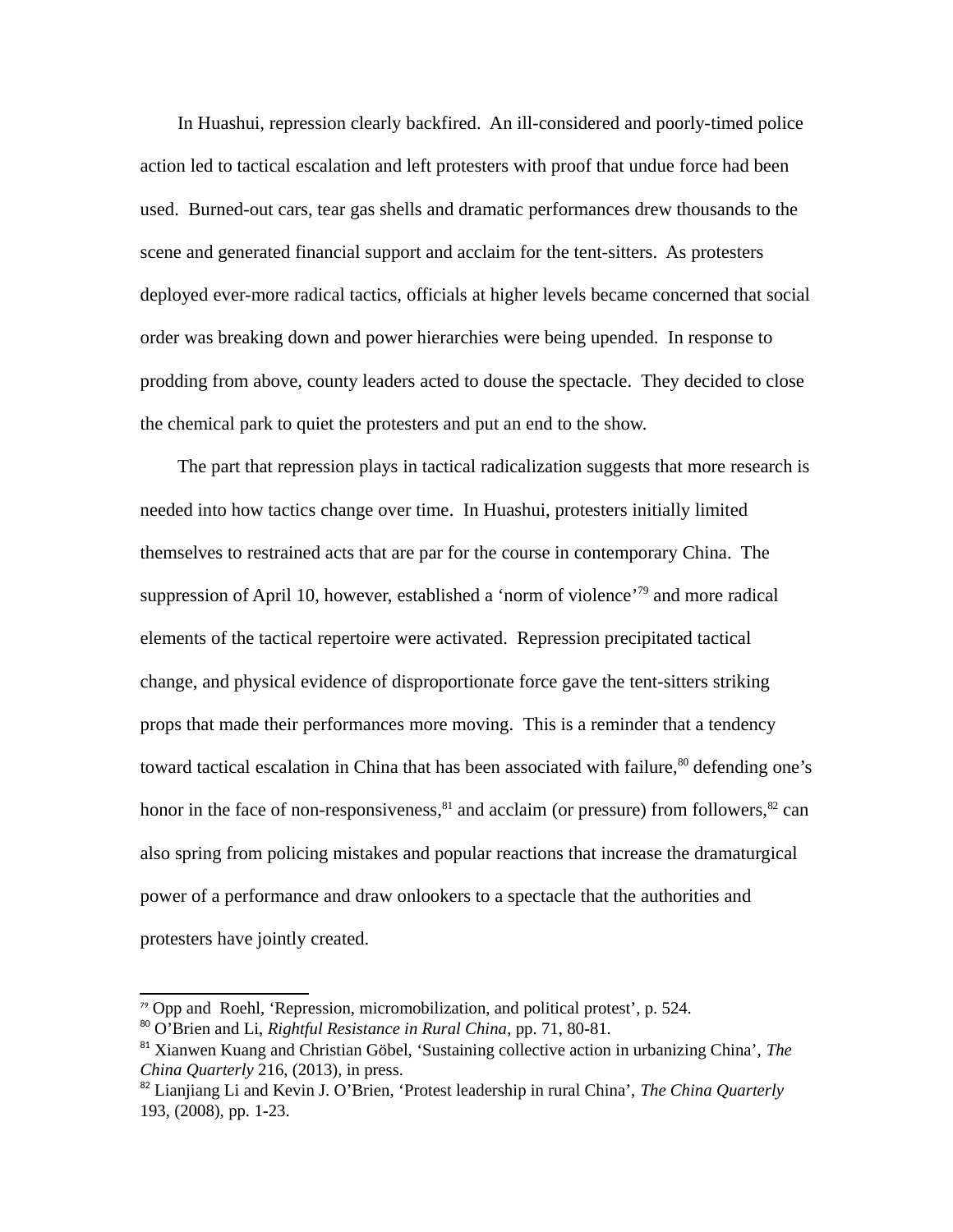Focusing on protest spectacle also tells us something about why some episodes of contention succeed and others do not. In China, it is often said that a 'big disturbance creates a big solution, a small disturbance creates a small solution, and no disturbance creates no solution' (*danao da jiejue, xiaonao xiao jiejue, bunao bu jiejue*). Several quantitative analyses have confirmed that the number of protesters is strongly associated with concessions.<sup>[83](#page-24-0)</sup> This study reminds us that size and 'disturbance' are not merely a function of how many people take part (the Huashui tent-sitters seldom numbered over a hundred), but also how many people are watching. Spectators are as crucial as participants and dramatic tactics and ham-fisted repression are a reliable way to boost their numbers and extract concessions from leaders who are obsessed with social stability and fear a boisterous crowd viewing a show that the authorities cannot stage-manage.

In Huashui, the size of the spectacle led, in sequence, to repression and giving in. When tactics were still restrained and the number of onlookers comparatively few, forceful repression seemed a good bet to halt the protest. But when coercion failed to end the action, and then backfired as people came from far and wide to see what had transpired, a large and noisy crowd became a resource rather than a vulnerability for the protesters. A spectacle thus made suppression more likely when it was small, but made concessions more likely when it became large. The growing number of onlookers hamstrung the authorities and left them in a difficult position: use even more coercion to terminate the protest or find a way to pacify the tent-sitters. Even for a muscular authoritarian regime that could have swiftly dismantled the encampment and dispersed

<span id="page-24-0"></span><sup>83</sup> Cai, 'Disruptive collective action in the reform era', p. 164; Yongshun Cai, *Collective Resistance in China: Why Popular Protests Succeed or Fail* (Stanford, CA: Stanford University Press, 2010); Xi Chen, *Social Protest and Contentious Authoritarianism in China* (New York: Cambridge University Press, 2012), pp. 182, 184; also Kevin J. O'Brien and Lianjiang Li, 'The politics of lodging complaints in rural China', *The China Quarterly* 195, (1995), pp. 756-783.